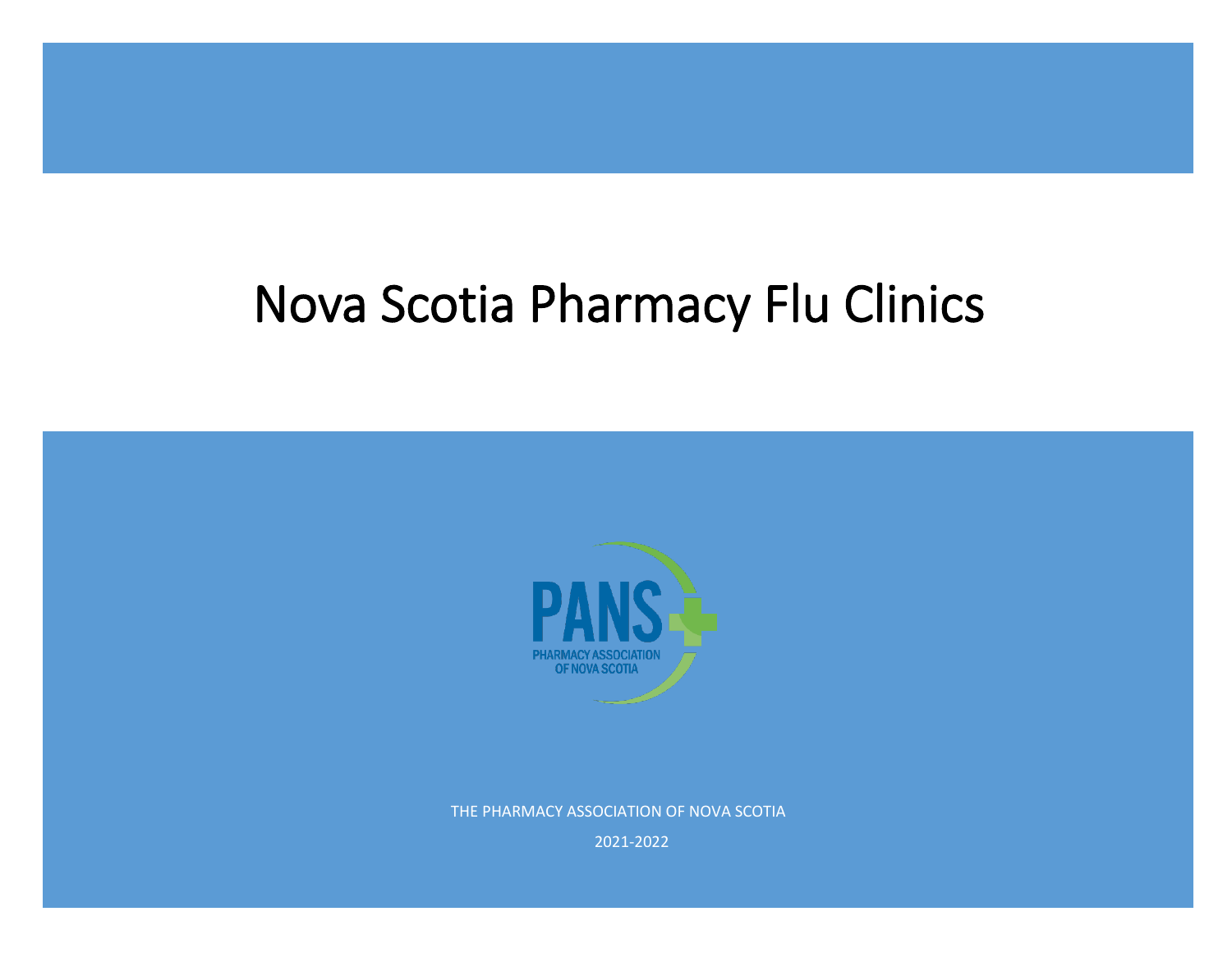# Contents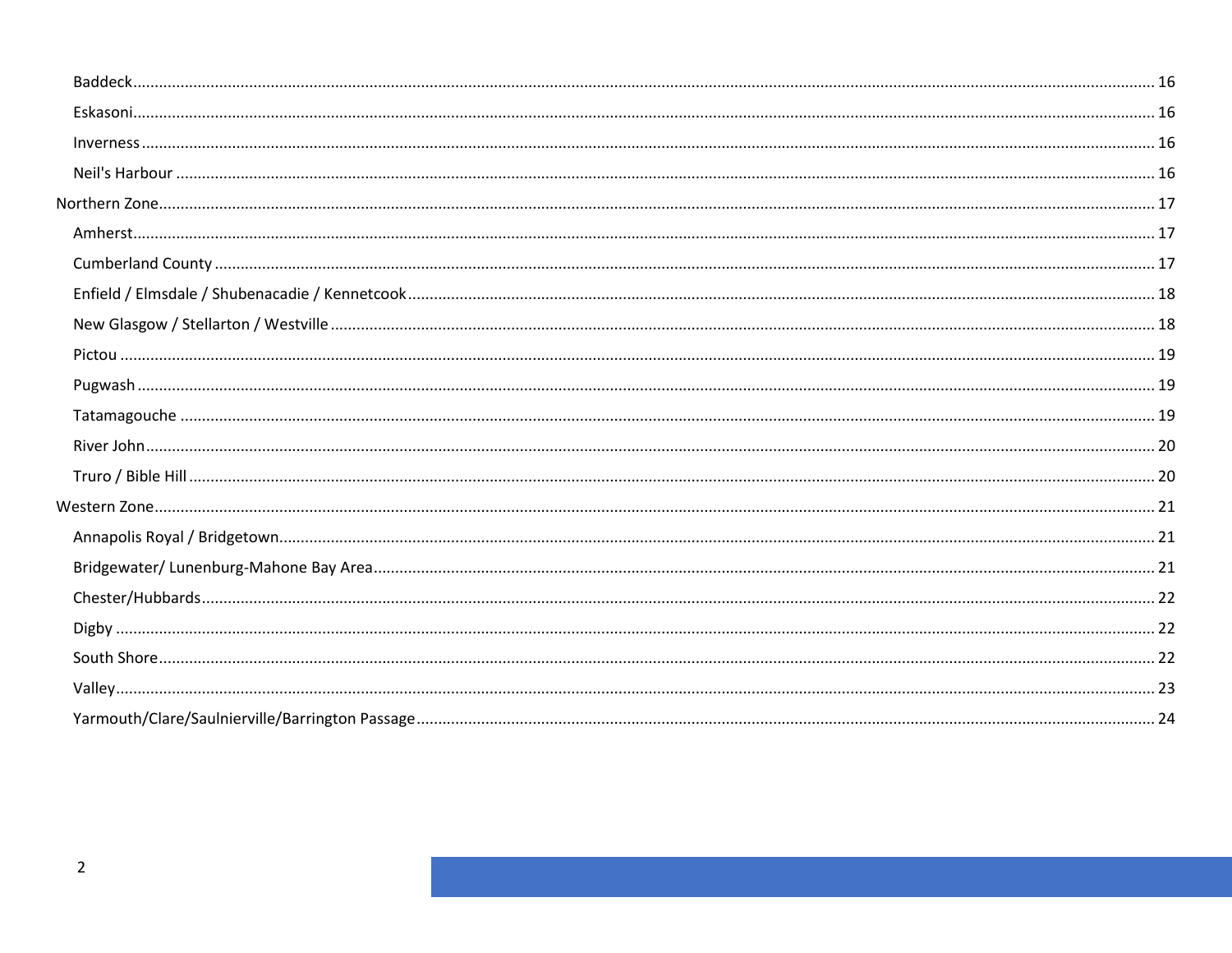# Central Zone

# <span id="page-3-1"></span><span id="page-3-0"></span>Bedford / Hammonds Plains

| <b>Pharmacy Name</b>             | <b>Pharmacy Address</b>   | City                   | <b>Postal Code</b> | <b>Phone Number</b> | $**$ High<br><b>Dose</b><br>Vaccine<br>Available? | <b>Booking Options:</b><br>Phone, On-line or<br>Walk-in | <b>URL for Booking Online</b>                   |
|----------------------------------|---------------------------|------------------------|--------------------|---------------------|---------------------------------------------------|---------------------------------------------------------|-------------------------------------------------|
| <b>Brookline Pharmasave</b>      | 6 BLOOM LANE, UNIT 104    | Bedford                | <b>B4B 2E6</b>     | 902 835 9111        | No.                                               | Phone/ Online/ Walk-In                                  | calendly.com/brooklinepharmacy/flu-shot-booking |
| Lawton's Drug Stores Ltd.        | 27 Peakview Way           | Bedford                | <b>B3M0G2</b>      | (902) 835-3191      | Yes                                               | Phone/On-line/Walk-In                                   | pharmacyappointments.ca                         |
| Lawton's Drug Stores Ltd.        | 965 Bedford Highway       | Bedford                | <b>B4A 1A9</b>     | (902) 832-4388      | Yes                                               | Online/Walk-In                                          | pharmacyappointments.ca                         |
| Loblaw Pharmacy #378             | 1650 Bedford Highway      | Bedford                | <b>B4C 3C5</b>     | (902) 835-3086      | Yes                                               | Phone/ Walk-In                                          | n/a                                             |
| Shoppers Drug Mart #125          | 1595 Bedford Highway      | Bedford                | <b>B4A 3Y4</b>     | (902) 835-3354      | Yes                                               | Walk-In                                                 | n/a                                             |
| Shoppers Drug Mart #2023         | 20 Dellridge Lane         | Bedford                | <b>B4A 0H1</b>     | (902) 832-0144      | Yes                                               | Walk-In                                                 | n/a                                             |
| Shoppers Drug Mart #584          | 950 Bedford Highway       | Bedford                | <b>B4A 4B5</b>     | (902) 835-1177      | Yes                                               | Walk-In                                                 | n/a                                             |
| Sobeys Pharmacy                  | 55 Peakview Way           | Bedford                | <b>B3M 0G2</b>     | (902) 832-8090      | No                                                | Phone/On-Line                                           | pharmacyappointments.ca                         |
| Sobeys Pharmacy Ltd.             | 955 Bedford Highway       | Bedford                | <b>B4A 1A9</b>     | (902) 835-0013      | No                                                | Online                                                  | pharmacyappointments.ca                         |
| Wal-Mart Pharmacy 3081           | 141 Damascus Road         | Bedford                | <b>B4A 0C2</b>     | (902) 865-4183      | No                                                | Phone/On-line/Walk-In                                   | walmart.ca                                      |
| <b>Guardian Bedford Pharmacy</b> | 535 Larry Uteck Blvd      | Halifax                | <b>B3M 0E3</b>     | (902) 407-4373      | Yes                                               | On-Line                                                 | http://www.BookMyShot.com/flu/9024074373        |
| Hammonds Plains PharmaChoice     | 2120 Hammonds Plains Road | <b>Hammonds Plains</b> | <b>B4B 1P3</b>     | 902-832-0494        | Yes                                               | Phone/Walk-In                                           | n/a                                             |
| Kingswood Pharmacy               | 3 Kingswood Drive         | <b>Hammonds Plains</b> | <b>B4P 0P3</b>     | (902) 835-5100      | No                                                | On-Line                                                 | www.kingswoodpharmacy.com                       |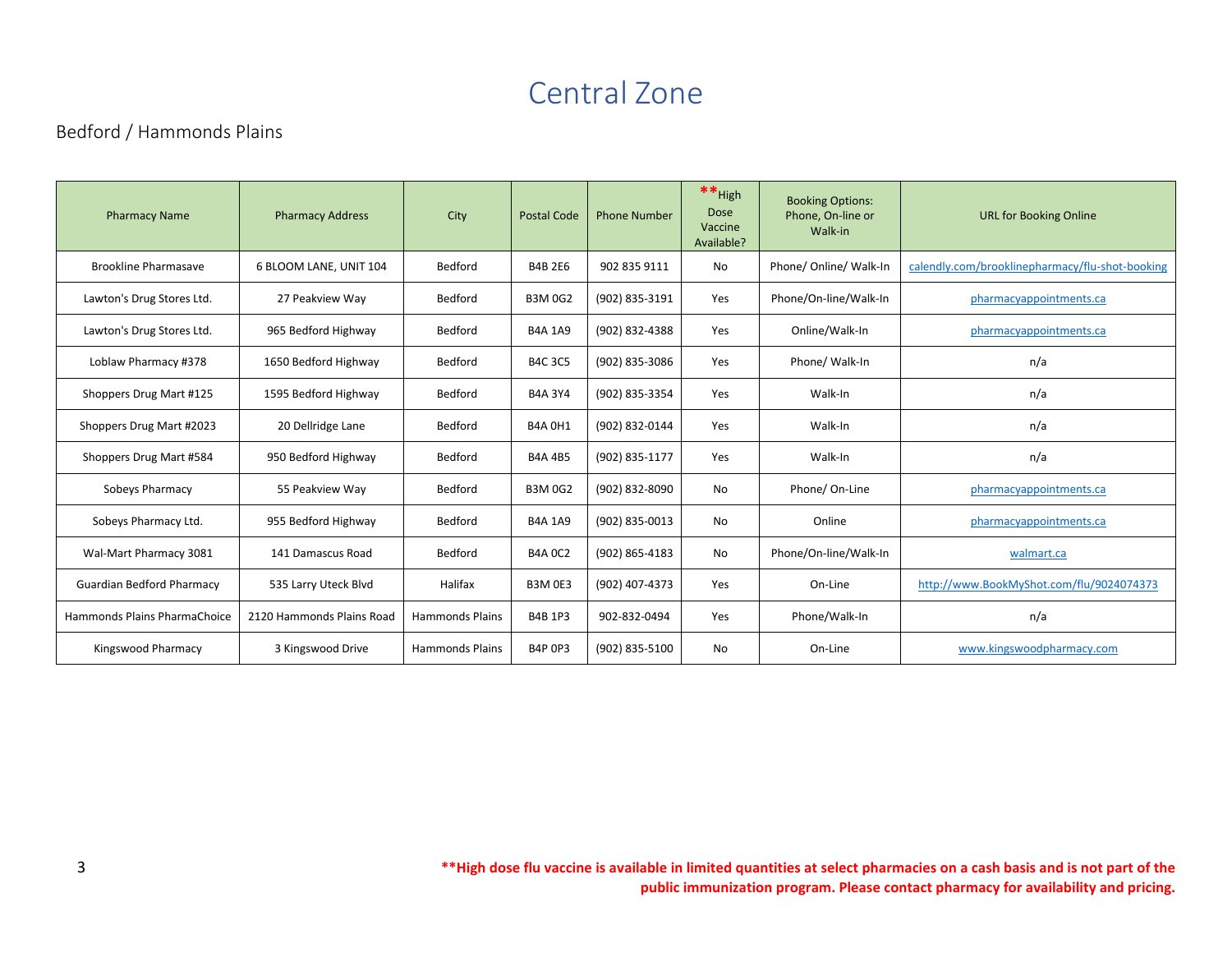# <span id="page-4-0"></span>Clayton Park, Fairview, West End Halifax

| <b>Pharmacy Name</b>         | <b>Pharmacy Address</b>      | City    | <b>Postal Code</b> | <b>Phone Number</b> | ** High Dose<br>Vaccine<br>Available? | Booking Options: Phone, On-<br>line or Walk-in | <b>URL for Booking Online</b>             |
|------------------------------|------------------------------|---------|--------------------|---------------------|---------------------------------------|------------------------------------------------|-------------------------------------------|
| Chaulk's Family Pharmasave   | 366 Lacewood Drive           | Halifax | <b>B3S 1M7</b>     | 902-431-3100        | <b>No</b>                             | Phone/Walk-in                                  | n/a                                       |
| Costco Pharmacy #519         | 230 Chain Lake Drive         | Halifax | <b>B3S 1C5</b>     | (902) 876-1234      | No                                    | On-Line                                        | https://www.costcopharmacy.ca/appointment |
| Guardian Rockingham Pharmacy | 30 Farnham Gate Road         | Halifax | <b>B3M 3W8</b>     | (902) 457-1515      | Yes                                   | On-Line                                        | http://www.BookMyShot.com/flu/9024571515  |
| Lawton's Drug Stores Ltd.    | 287 Lacewood Drive           | Halifax | <b>B3M 3Y7</b>     | (902) 443-4446      | Yes                                   | Online                                         | pharmacyappointments.ca                   |
| Lawton's Drug Stores Ltd.    | 7001 Mumford Road            | Halifax | <b>B3L 2H8</b>     | (902) 454-8686      | No                                    | Phone/On-line/Walk-In                          | pharmacyappointments.ca                   |
| Lawton's Drug Stores Ltd.    | 7071 Bayers Road             | Halifax | <b>B3L 1A3</b>     | (855) 759-2797      | Yes                                   | Phone/On-Line/Walk-In                          | pharmacyappointments.ca                   |
| Loblaw Pharmacy #358         | 210 Chain Lake Drive         | Halifax | <b>B3S 1A2</b>     | (902) 450-5322      | No                                    | Phone/On-Line/Walk-In                          | Coming Soon                               |
| Loblaw Pharmacy #379         | 3601 Joseph Howe Drive       | Halifax | <b>B3L4H8</b>      | (902) 453-1363      | No                                    | Walk-In                                        | n/a                                       |
| Shoppers Drug Mart #136      | 278 Lacewood Drive           | Halifax | <b>B3M 3N8</b>     | (902) 443-5214      | <b>No</b>                             | Walk-In                                        | n/a                                       |
| Shoppers Drug Mart #138      | 3430 Joseph Howe Drive       | Halifax | <b>B3L4H7</b>      | (902) 443-6084      | Yes                                   | Walk-In                                        | n/a                                       |
| Shoppers Drug Mart #2002     | 6960 Mumford Road Unit #0115 | Halifax | <b>B3L4P1</b>      | (902) 453-7750      | No                                    | Walk-In                                        | n/a                                       |
| Sobeys Pharmacy Ltd.         | 287 Lacewood Drive           | Halifax | <b>B3M 3Y7</b>     | (902) 443-7203      | No                                    | On-Line                                        | pharmacyappointments.ca                   |
| Sobeys Pharmacy Ltd. #881    | 6960 Mumford Road            | Halifax | <b>B3L4P1</b>      | (902) 454-7416      | Yes                                   | On-Line                                        | pharmacyappointments.ca                   |
| The Medicine Shoppe #262     | 70 Lacewood Drive            | Halifax | <b>B3M 2P1</b>     | (902) 406-4110      | No                                    | Phone/On-Line/Walk-In                          | <b>Coming Soon</b>                        |
| Wal-Mart Pharmacy 3138       | 220 Chain Lake Drive         | Halifax | <b>B3S 1C9</b>     | (902) 450-5573      | No                                    | On-Line                                        | walmart.ca                                |
| Wal-Mart Pharmacy 3636       | 6990 Mumford Road            | Halifax | <b>B3L4W4</b>      | (902) 454-8303      | No                                    | On-Line/Walk-In                                | walmart.ca                                |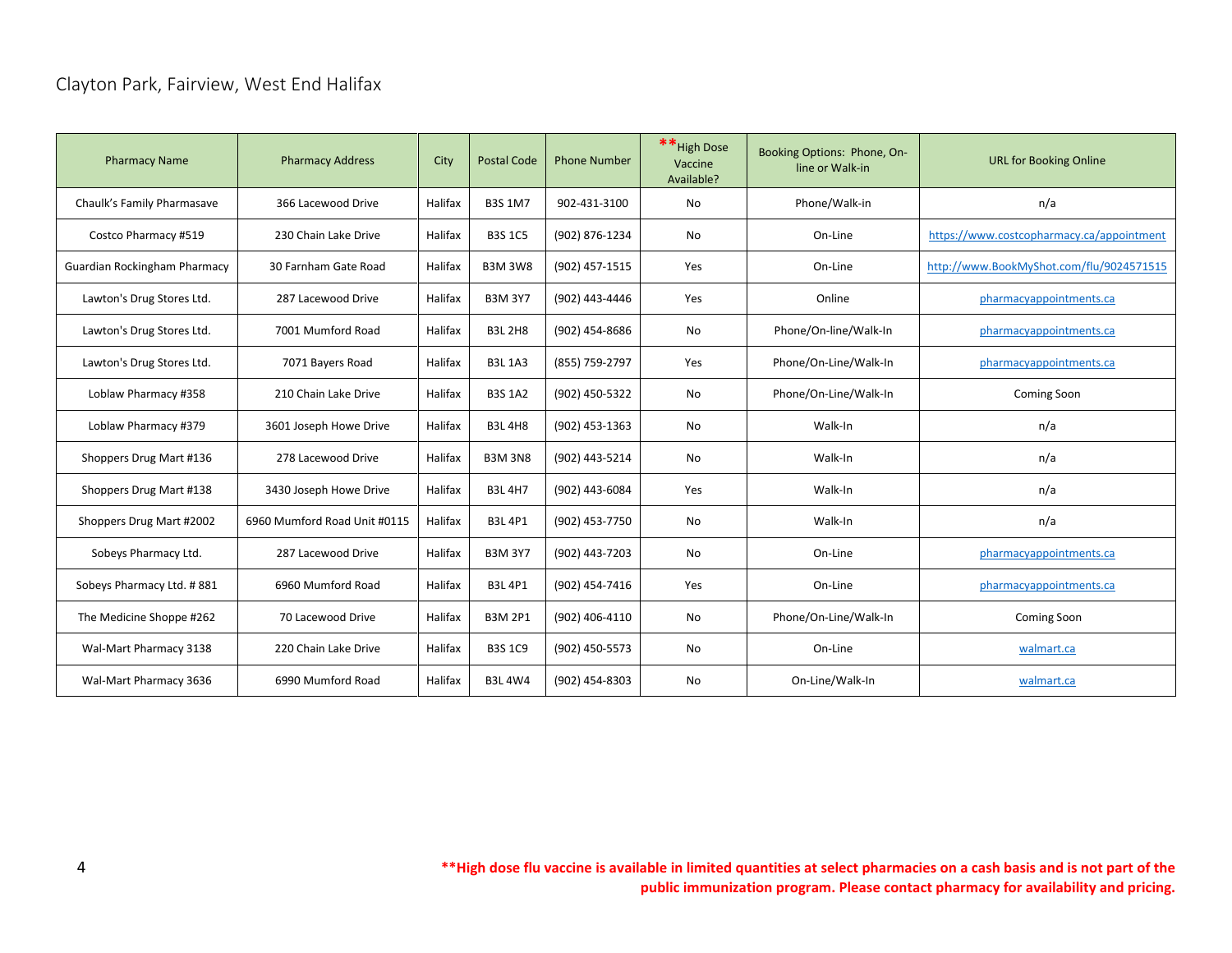# <span id="page-5-0"></span>Dartmouth Central

| <b>Pharmacy Name</b>      | <b>Pharmacy Address</b> | City      | <b>Postal Code</b> | <b>Phone Number</b> | ** High Dose Vaccine Available? | Booking Options: Phone, On-line or Walk-in | <b>URL for Booking Online</b> |
|---------------------------|-------------------------|-----------|--------------------|---------------------|---------------------------------|--------------------------------------------|-------------------------------|
| Lawton's Drug Stores Ltd. | 90 Main Street          | Dartmouth | <b>B2X 1R5</b>     | (902) 462-7400      | No<br>On-Line                   |                                            | pharmacyappointments.ca       |
| Loblaw Pharmacy #380      | 9 Braemar Drive         | Dartmouth | <b>B2Y 3H6</b>     | (902) 463-5216      | Yes                             | Walk-In                                    | n/a                           |
| Shoppers Drug Mart #128   | 80 Tacoma Drive         | Dartmouth | <b>B2W 3E5</b>     | (902) 434-0366      | Yes                             | Walk-In                                    | n/a                           |
| Shoppers Drug Mart #129   | 21 Mic Mac Blvd.        | Dartmouth | <b>B3A4K6</b>      | (902) 463-3321      | No                              | Walk-In                                    | n/a                           |
| Sobeys Pharmacy #772      | 60 Tacoma Drive         | Dartmouth | <b>B2W 3E5</b>     | (902) 435-6969      | No                              | Phone/On-line/Walk-In                      | pharmacyappointments.ca       |
| Waverley Road Pharmacy    | 249 Waverley Road       | Dartmouth | <b>B2X 2C5</b>     | 902-406-9779        | Yes                             | Phone/Walk-In                              | n/a                           |

# <span id="page-5-1"></span>Dartmouth East

| <b>Pharmacy Name</b>      | <b>Pharmacy Address</b>    | City            | <b>Postal Code</b> | <b>Phone Number</b> | ** High Dose Vaccine<br>Available? | Booking Options: Phone, On-line or<br>Walk-in | <b>URL for Booking Online</b> |
|---------------------------|----------------------------|-----------------|--------------------|---------------------|------------------------------------|-----------------------------------------------|-------------------------------|
| Kyte's Pharmacy           | 920 Cole Harbour Road      | Dartmouth       | <b>B2V 2J5</b>     | (902) 462-4187      |                                    |                                               |                               |
| Lawton's Drug Stores Ltd. | 950 Cole Harbour Road      | Dartmouth       | <b>B2V 1E6</b>     | (902) 435-5600      | Yes                                | On-Line                                       | pharmacyappointments.ca       |
| Loblaw Pharmacy #384      | 920 Cole Harbour Drive     | Dartmouth       | <b>B2V 2J5</b>     | (902) 462-1226      | No                                 | Walk-In                                       | n/a                           |
| Shoppers Drug Mart #127   | 4 Forest Hills Parkway     | Dartmouth       | <b>B2W 5G7</b>     | (902) 434-9800      | Yes                                | Walk-In                                       | n/a                           |
| Sobeys Pharmacy Ltd. #622 | 612 Main Street Highway #7 | Dartmouth       | <b>B2W 5M5</b>     | (902) 434-2449      | No                                 | On-Line/ Walk-In                              | pharmacyappointments.ca       |
| Wal-Mart Pharmacy 1176    | 900 Cole Harbour Road      | Dartmouth       | <b>B2V 2J5</b>     | (902) 462-4339      | No                                 | Phone/On-Line/Walk-In                         | walmart.ca                    |
| Passage Pharmachoice      | 6 Cow Bay Road             | Eastern Passage | <b>B3G 1M4</b>     | (902) 465-3558      | No                                 | Phone/On-line                                 | Coming Soon                   |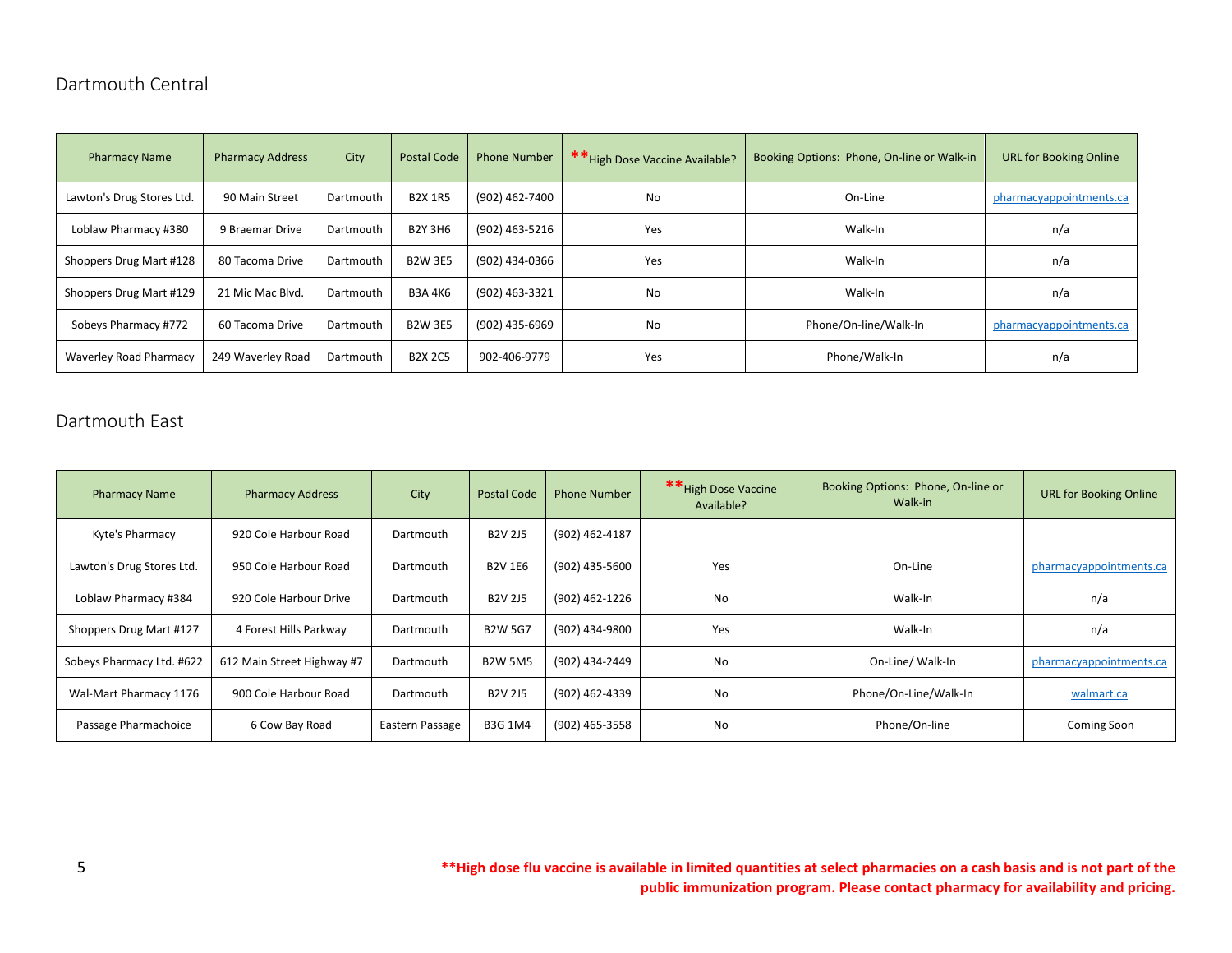# <span id="page-6-0"></span>Dartmouth North / Harbourview / Burnside

| <b>Pharmacy Name</b>        | <b>Pharmacy Address</b>      | City      | <b>Postal Code</b> | <b>Phone Number</b> | ** High Dose<br>Vaccine<br>Available? | Booking Options: Phone, On-<br>line or Walk-in | <b>URL for Booking Online</b>             |
|-----------------------------|------------------------------|-----------|--------------------|---------------------|---------------------------------------|------------------------------------------------|-------------------------------------------|
| Costco Pharmacy #551        | 137 Countryview              | Dartmouth | <b>B3B 0E7</b>     | (902) 481-7644      | No                                    | On-Line                                        | https://www.costcopharmacy.ca/appointment |
| Highfield Park PharmaChoice | 68 Highfield Park DR         | Dartmouth | <b>B3A 4X1</b>     | (902) 444-4010      | No                                    | Phone/Walk-In                                  | n/a                                       |
| Innomar Pharmacy            | 26 Akerley Blvd              | Dartmouth | <b>B3B OK4</b>     | 902-481-7433        | No                                    | Phone                                          | n/a                                       |
| Lawton's Drug Stores Ltd.   | 46 Portland Street           | Dartmouth | <b>B2Y 1H4</b>     | (902) 466-2419      | No                                    | On-Line                                        | pharmacyappointments.ca                   |
| Lawton's Drug Stores Ltd.   | 6 Primrose Street, Suite 110 | Dartmouth | <b>B3A 4C5</b>     | (902) 463-2030 Ex2  | No                                    | Phone/On-line/Walk-In                          | pharmacyappointments.ca                   |
| Moffatt's Pharmacy          | 184 Portland Street          | Dartmouth | <b>B2Y 1J4</b>     | (902) 466-2345      |                                       |                                                |                                           |
| Shoppers Drug Mart #166     | 118 Wyse Road                | Dartmouth | <b>B3A 1N7</b>     | (902) 464-9644      | No                                    | Walk-Ins                                       | n/a                                       |
| Sobeys Pharmacy #806        | 210 Wyse Road                | Dartmouth | <b>B3A 1M9</b>     | (902) 469-7072      | No                                    | On-Line/ Walk-In                               | pharmacyappointments.ca                   |
| Wal-Mart Pharmacy 3021      | 90 Lamont Terrace            | Dartmouth | <b>B3B0B5</b>      | (902) 469-2568      | No                                    | On-Line/ Walk-In                               | walmart.ca                                |

# <span id="page-6-1"></span>Dartmouth South

| <b>Pharmacy Name</b>             | Pharmacy<br><b>Address</b> | City      | Postal<br>Code          | <b>Phone Number</b> | ** High Dose<br>Vaccine<br>Available? | Booking Options: Phone, On-line or<br>Walk-in | <b>URL for Booking Online</b>                            |
|----------------------------------|----------------------------|-----------|-------------------------|---------------------|---------------------------------------|-----------------------------------------------|----------------------------------------------------------|
| Dartmouth Gate Pharmacy          | 375 Pleasant<br>Street     | Dartmouth | <b>B2Y 4N4</b>          | (902) 469-2009      | Yes                                   | Phone, On-Line, Walk-In                       | dgrx.ca                                                  |
| <b>Family Drug Centre</b>        | 382 Portland<br>Street     | Dartmouth | <b>B2Y 1K8</b>          | (902) 466-7675      |                                       |                                               |                                                          |
| Lawton's Drug Stores Ltd.        | 240 Baker Drive            | Dartmouth | <b>B2W 6L4</b>          | (902) 462-6935      | No                                    | On-line                                       | pharmacyappointments.ca                                  |
| Loblaw Pharmacy #352             | 650 Portland<br>Street     | Dartmouth | B <sub>2</sub> W<br>2M7 | (902) 462-5100      | No                                    | Walk-In                                       | n/a                                                      |
| MacKay Pharmacy                  | 205 Pleasant<br>Street     | Dartmouth | <b>B2Y 3R5</b>          | (902) 469-4309      | No                                    | Phone, On-Line, Walk-In                       | Coming Soon                                              |
| Medicine Shoppe Pharmacy<br>#287 | 105-133 Baker<br>Drive     | Dartmouth | B <sub>2</sub> W<br>0M6 | (902) 461-2244      | No                                    | Phone/Online                                  | https://medicineshoppedartmouth.medmeapp.ca/sch<br>edule |
| Shoppers Drug Mart #2014         | 660 Portland<br>Street     | Dartmouth | B <sub>2</sub> W<br>2M8 | (902) 434-9867      | Yes                                   | Phone/Walk-In                                 | n/a                                                      |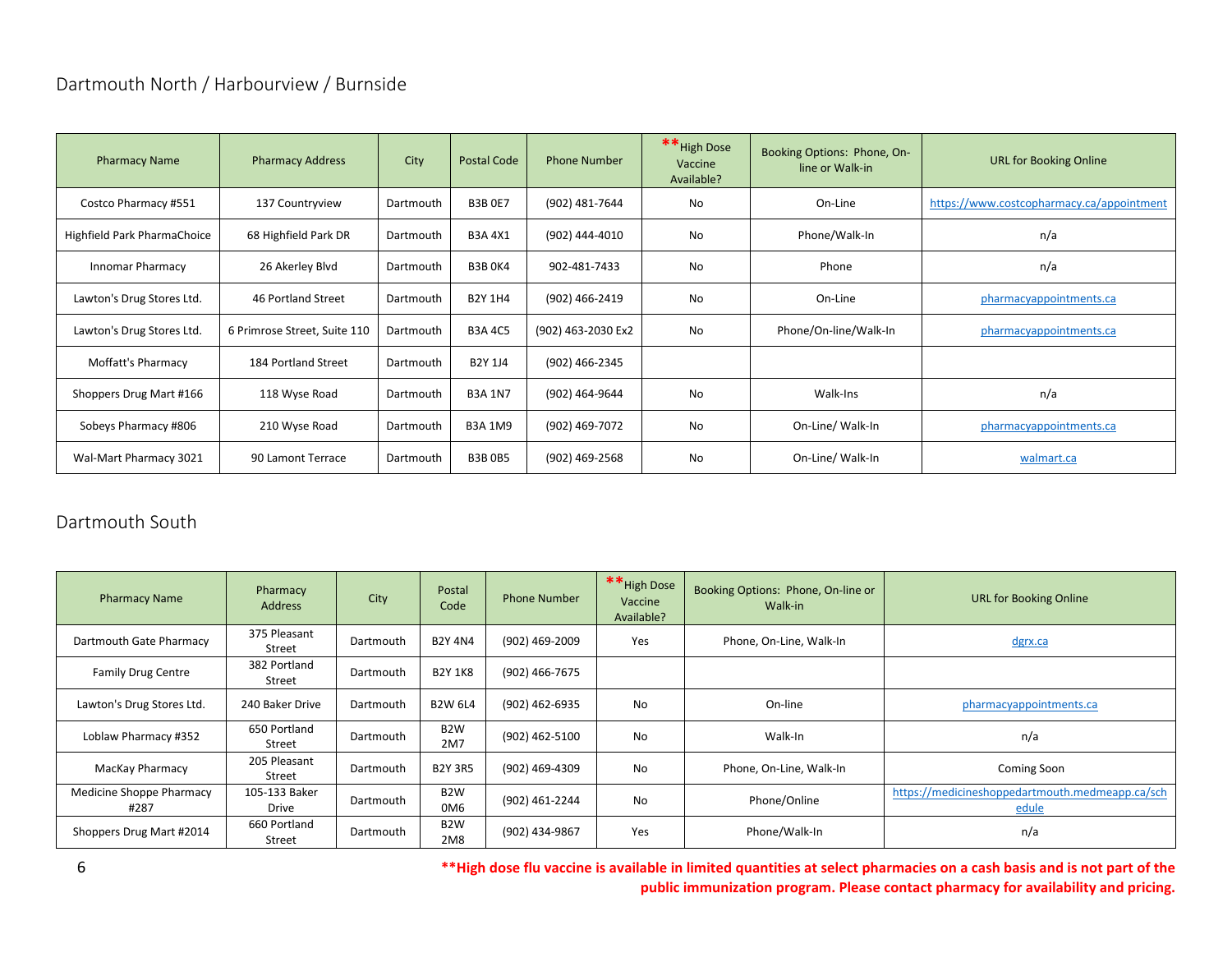| <b>Pharmacy Name</b>      | Pharmacy<br><b>Address</b> | City      | Postal<br>Code | <b>Phone Number</b> | ** High Dose<br>Vaccine<br>Available? | Booking Options: Phone, On-line or<br>Walk-in | <b>URL for Booking Online</b> |
|---------------------------|----------------------------|-----------|----------------|---------------------|---------------------------------------|-----------------------------------------------|-------------------------------|
| Sobeys Pharmacy           | 268 Baker Drive            | Dartmouth | <b>B2W 6L4</b> | (902) 435-4912      | No.                                   | On-Line/ Walk-In                              | pharmacyappointments.ca       |
| Sobeys Pharmacy Ltd. #776 | 551 Portland<br>Street     | Dartmouth | <b>B2Y 4B1</b> | (902) 463-5575      | No.                                   | On-Line                                       | pharmacyappointments.ca       |
| Westphal Pharmachoice     | 85 Tacoma Drive            | Dartmouth | <b>B2W 3E5</b> | (902) 434-5585      | No                                    | On-Line                                       | Coming Soon                   |

### <span id="page-7-0"></span>Fall River

| <b>Pharmacy Name</b>      | <b>Pharmacy Address</b> | City              | <b>Postal Code</b> | <b>Phone Number</b> | <b>**</b> High Dose Vaccine Available? | Booking Options: Phone, On-line or Walk-in | <b>URL for Booking Online</b> |
|---------------------------|-------------------------|-------------------|--------------------|---------------------|----------------------------------------|--------------------------------------------|-------------------------------|
| Fall River Guardian       | 3084 Highway #2         | <b>Fall River</b> | <b>B2T 1J5</b>     | (902) 861-2020      | Yes                                    | On-Line                                    | bookmyshot.com/9028612020     |
| Shoppers Drug Mart #2021  | 3260 Highway #2         | <b>Fall River</b> | <b>B2T 1J2</b>     | (902) 861-1777      | Yes                                    | Walk-In                                    | n/a                           |
| Sobeys Pharmacy Ltd. #739 | 3290 Highway #2         | <b>Fall River</b> | <b>B2T 1J5</b>     | (902) 860-2298      | Yes                                    | On-Line                                    | pharmacyappointments.ca       |

#### <span id="page-7-1"></span>Halifax - Downtown and South End

| <b>Pharmacy Name</b>             | <b>Pharmacy Address</b>               | City    | Postal<br>Code | <b>Phone Number</b> | ** High Dose Vaccine<br>Available? | Booking Options: Phone, On-line or<br>Walk-in | <b>URL for Booking Online</b> |
|----------------------------------|---------------------------------------|---------|----------------|---------------------|------------------------------------|-----------------------------------------------|-------------------------------|
| Lawton's Drug Stores Ltd.        | 5665 Spring Garden Rd, Lord<br>Nelson | Halifax | <b>B3J 1G9</b> | (902) 422-9686      | Yes                                | Phone/On-Line/Walk-In                         | pharmacyappointments.ca       |
| Lawton's Drug Stores Ltd.        | 5991 Spring Garden Rd                 | Halifax | <b>B3H 1Y6</b> | (902) 423-9356      | No                                 | On-Line                                       | pharmacyappointments.ca       |
| Lawton's Drug Stores Ltd.        | Scotia Square, 5201 Duke St.          | Halifax | <b>B3J 1N9</b> | (902) 429-5436      | No                                 | On-Line                                       | pharmacyappointments.ca       |
| Loblaw Pharmacy #369             | 1075 Barrington Street                | Halifax | <b>B3H 2P8</b> | (902) 492-2718      | Yes                                | Walk-Ins                                      | n/a                           |
| Loblaw Pharmacy #383             | 6139 Quinpool Road                    | Halifax | <b>B3L4P6</b>  | (902) 423-8471      | Yes                                | Walk-Ins                                      | n/a                           |
| Medicine Shoppe Pharmacy<br>#283 | 6407 Quinpool Road                    | Halifax | <b>B3L 1A7</b> | (902) 444-7702      | Yes                                | Phone/On-Line/Walk-In                         | Coming Soon                   |
| Nova Pharmacy                    | 6199 Coburg Road                      | Halifax | <b>B3H1Z8</b>  | (902) 423-8000      |                                    |                                               |                               |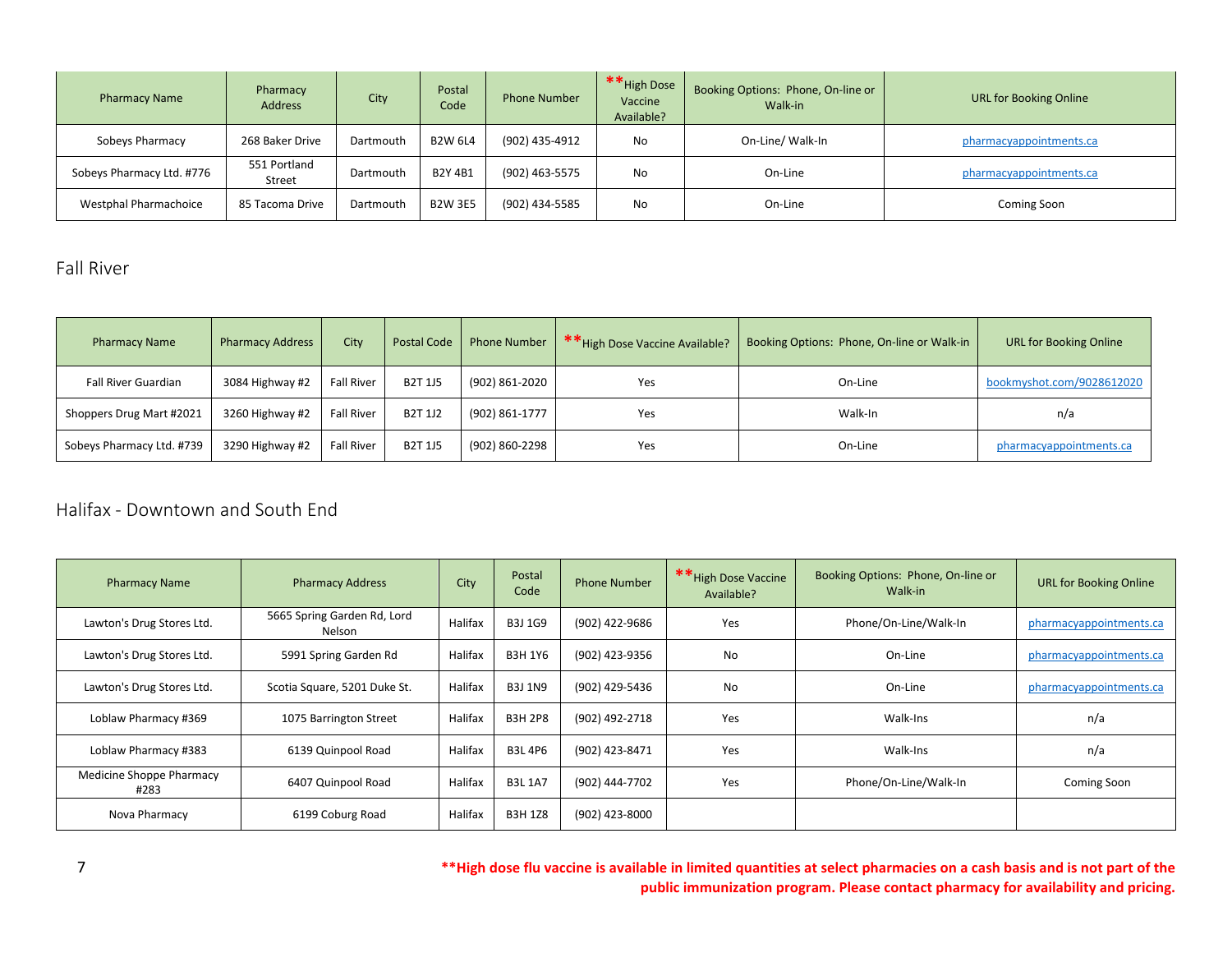| <b>Pharmacy Name</b>        | <b>Pharmacy Address</b>   | City    | Postal<br>Code | <b>Phone Number</b> | ** High Dose Vaccine<br>Available? | Booking Options: Phone, On-line or<br>Walk-in | <b>URL for Booking Online</b> |
|-----------------------------|---------------------------|---------|----------------|---------------------|------------------------------------|-----------------------------------------------|-------------------------------|
| Shoppers Drug Mart #133     | 5595 Fenwick Street       | Halifax | <b>B3H 4M2</b> | (902) 421-1683      | No                                 | Walk-In                                       | n/a                           |
| Shoppers Drug Mart #137     | 6139 Quinpool Road        | Halifax | <b>B3L 1A2</b> | (902) 429-1700      | <b>No</b>                          | Walk-In                                       | n/a                           |
| Shoppers Drug Mart #147     | 5524 Spring Garden Road   | Halifax | <b>B3J 1G5</b> | (902) 429-2400      | No                                 | Walk-In                                       | n/a                           |
| Shoppers Drug Mart #2019    | 1801 Robie Street         | Halifax | B3H 3G1        | (902) 473-7300      | <b>Yes</b>                         | Walk-In                                       | n/a                           |
| Shoppers Drug Mart #3006    | 1276 South Park St        | Halifax | <b>B3H 2Y9</b> | 902-473-7210        |                                    |                                               |                               |
| Sobeys Pharmacy Ltd. #574   | 1120 Queen Street         | Halifax | <b>B3H 2R9</b> | (902) 492-4501      | No                                 | Phone/On-Line/Walk-In                         | pharmacyappointments.ca       |
| Specialty Rx Pharmacy       | 285-5991 Spring Garden Rd | Halifax | <b>B3H 4R7</b> | 902-490-8944        | No                                 | On-Line                                       | www.srxhealth.ca              |
| The Metropolitan Dispensary | 5850 University Ave       | Halifax | <b>B3K 6R8</b> | (902) 470-8888      | No                                 | Phone                                         | n/a                           |

### <span id="page-8-0"></span>Halifax - North End

| <b>Pharmacy Name</b>      | <b>Pharmacy Address</b> | City    | <b>Postal Code</b> | <b>Phone Number</b> | ** High Dose Vaccine Available? | Booking Options: Phone, On-line or Walk-in | <b>URL for Booking Online</b> |
|---------------------------|-------------------------|---------|--------------------|---------------------|---------------------------------|--------------------------------------------|-------------------------------|
| Boyd Pharmasave           | 2525 Agricola Street    | Halifax | <b>B3K4C4</b>      | 902-417-2088        | No                              | Phone/ Walk-In                             | n/a                           |
| Lawton's Drug Stores Ltd. | 5515 Duffus Street      | Halifax | <b>B3K 2M5</b>     | (902) 454-7471      | Yes                             | On-Line/ Walk-In                           | pharmacyappointments.ca       |
| Lawton's Drug Stores Ltd. | 6155 North Street       | Halifax | <b>B3K 5R3</b>     | 902 454 7155        | Yes                             | Phone/On-Line/Walk-In                      | pharmacyappointments.ca       |
| Loblaw Pharmacy #354      | 6141 Young Street       | Halifax | <b>B3K 2A5</b>     | (902) 453-1118      | <b>No</b>                       | Phone/Walk-In                              | n/a                           |
| Monaghan Pharmacy         | 6140 Young Street       | Halifax | <b>B3K0G2</b>      | 902-702-0624        | No                              | Walk-In                                    | n/a                           |
| North End Pharmacy        | 2751 Gladstone St       | Halifax | <b>B3K4W6</b>      | (902) 406-8080      | No                              | Walk-In                                    | n/a                           |
| Pharmasave North End      | 3530 Novalea Drive      | Halifax | <b>B3K3E8</b>      | 902-493-4818        | Yes                             | Phone                                      | n/a                           |
| Shoppers Drug Mart #2008  | 6025 Almon Street       | Halifax | <b>B3K 1T9</b>     | (902) 453-3723      | No                              | Walk-In                                    | n/a                           |
| Sobeys Pharmacy Ltd.      | 2651 Windsor Street     | Halifax | <b>B3K 5C7</b>     | (902) 453-1430      | No                              | Phone/On-Line/Walk-In                      | pharmacyappointments.ca       |
| Scotia Pharmacy           | 2131 Gottingen Street   | Halifax | <b>B3K 5Z7</b>     | (902) 429-5218      | No                              | Phone/Walk-In                              | n/a                           |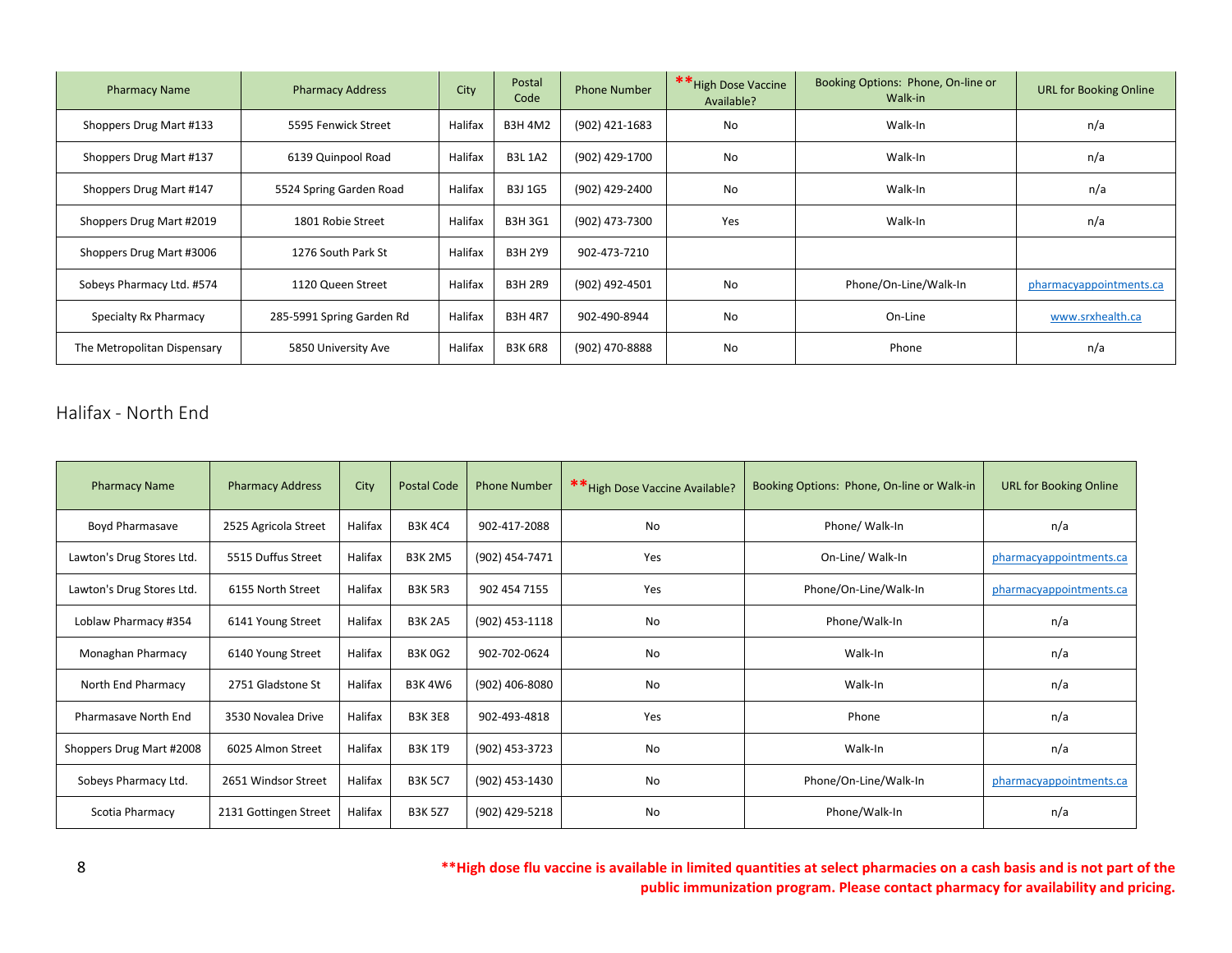# <span id="page-9-0"></span>Halifax - Spryfield/ Herring Cove

| <b>Pharmacy Name</b>                    | <b>Pharmacy Address</b>  | City    | <b>Postal Code</b> | <b>Phone Number</b> | ** High Dose<br>Vaccine<br>Available? | Booking Options: Phone, On-<br>line or Walk-in | <b>URL for Booking Online</b>            |
|-----------------------------------------|--------------------------|---------|--------------------|---------------------|---------------------------------------|------------------------------------------------|------------------------------------------|
| Guardian Spryfield Pharmacy (Crowell's) | 205 Herring Cove Rd      | Halifax | <b>B3P 1L1</b>     | (902) 477-4650      | Yes                                   | On-Line                                        | http://www.BookMyShot.com/flu/9024774650 |
| Lawton's Drug Stores Ltd.               | 16 Dentith Road Unit A10 | Halifax | <b>B3R 2H9</b>     | (902) 479-1631      | Yes                                   | Phone/On-Line                                  | pharmacyappointments.ca                  |
| Loblaw Pharmacy #6801                   | 16 Dentith Rd.           | Halifax | <b>B3R 2H9</b>     | (902) 477-6089      | No                                    | Walk-In                                        | n/a                                      |
| Shoppers Drug Mart #134                 | 315 Herring Cove Road    | Halifax | <b>B3R 1V5</b>     | (902) 477-1210      | No                                    | Walk-In                                        | n/a                                      |
| Sobeys Pharmacy Ltd.                    | 279 Herring Cove Rd.     | Halifax | <b>B3P 1M2</b>     | (902) 477-6927      | Yes                                   | Phone/On-Line/Walk-In                          | pharmacyappointments.ca                  |

# <span id="page-9-1"></span>Porters Lake / Musquodoboit Harbour

| <b>Pharmacy Name</b>        | <b>Pharmacy Address</b>         | City                 | Postal Code    | <b>Phone Number</b> | ** High Dose<br>Vaccine<br>Available? | Booking Options: Phone,<br>On-line or Walk-in | <b>URL for Booking Online</b>        |
|-----------------------------|---------------------------------|----------------------|----------------|---------------------|---------------------------------------|-----------------------------------------------|--------------------------------------|
| P. Haverstock Pharmacy Ltd. | 12280 Highway 224, P.O. Box 111 | Middle Musquodoboit  | <b>BON 1X0</b> | (902) 384-2110      | No                                    | Phone                                         | n/a                                  |
| Mineville Pharmacy          | 4 Peter Court                   | Mineville            | <b>B2Z 1K2</b> | (902) 829-2008      | No                                    | Phone/Walk-In                                 | n/a                                  |
| Forest Hill Drug Mart       | 7907 # 7 Highway                | Musquodoboit Harbour | <b>BOJ 2LO</b> | (902) 889-2733      | No                                    | Walk-Ins                                      | n/a                                  |
| Lawton's Drug Stores Ltd.   | 8003 # 7 Highway                | Musquodoboit Harbour | <b>BOJ 2LO</b> | (902) 889-2223      | No                                    | Phone/On-Line/Walk-In                         | pharmacyappointments.ca              |
| Loblaw Pharmacy #367        | 5240 Hwy 7                      | Porters Lake         | <b>B3E 1J7</b> | (902) 827-5096      | Yes                                   | Phone/On-Line/Walk-In                         | https://access.eforms.loblaw.ca/flu/ |
| Lawton's Drug Stores Ltd.   | 5228 Highway #7, Unit 17        | Porter's Lake        | <b>B3E 1J8</b> | (902) 827-4174      | No                                    | Phone/On-Line/Walk-In                         | pharmacyappointments.ca              |
| Lawton's Drug Store Ltd.    | 22624 Hwy 7                     | Sheet Harbour        | <b>BOJ 3BO</b> | (902) 885-2463      | Yes                                   | Phone/On-Line/Walk-In                         | pharmacyappointments.ca              |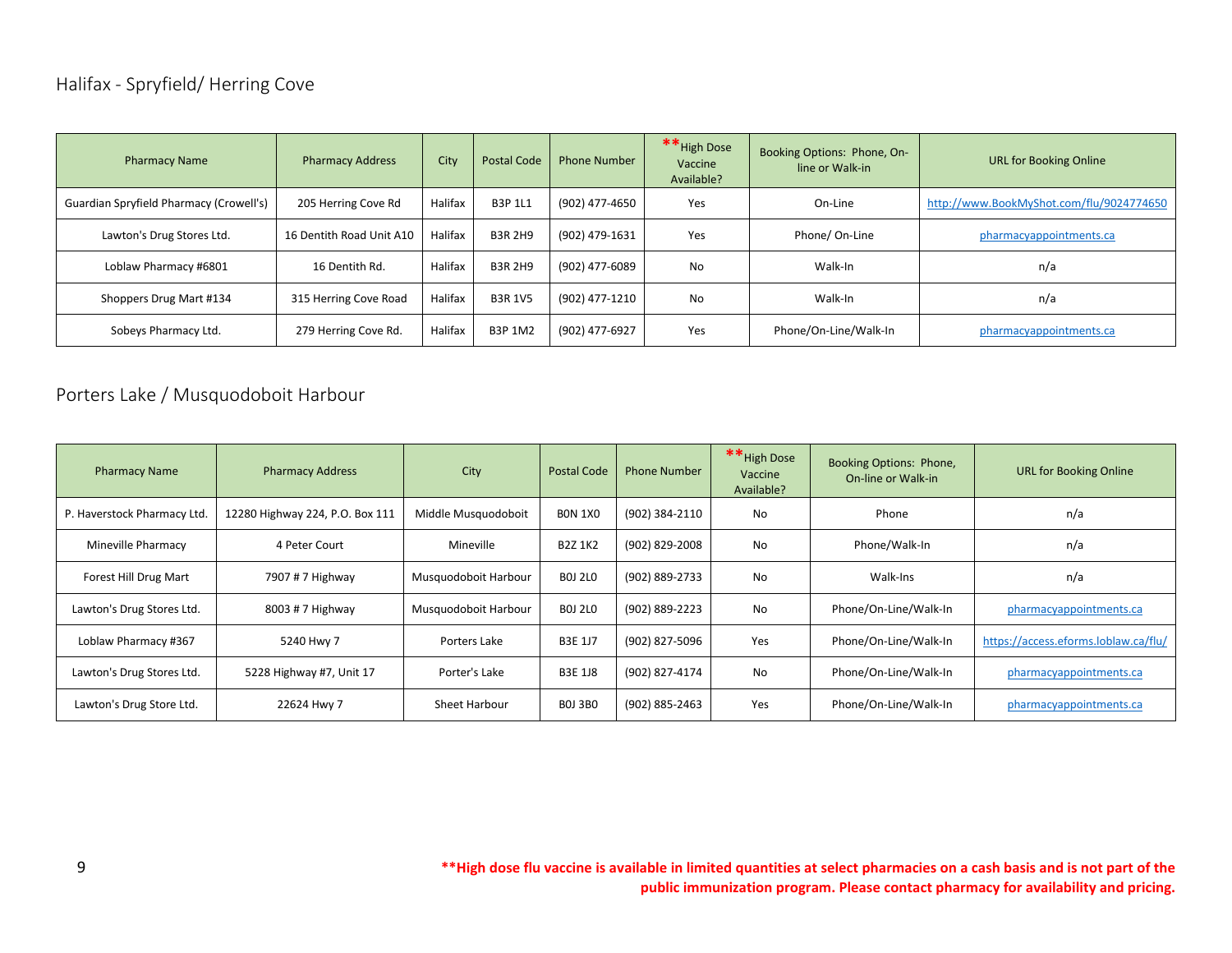# <span id="page-10-0"></span>Sackville/ Beaverbank

| <b>Pharmacy Name</b>        | <b>Pharmacy Address</b>          | City             | <b>Postal Code</b> | <b>Phone Number</b> | ** High Dose Vaccine<br>Available? | Booking Options: Phone, On-line or<br>Walk-in | <b>URL for Booking Online</b> |
|-----------------------------|----------------------------------|------------------|--------------------|---------------------|------------------------------------|-----------------------------------------------|-------------------------------|
| <b>Beaverbank Pharmacy</b>  | 309 Beaverbank Road              | Beaverbank       | <b>B4E 1K1</b>     | (902) 865-6694      | No                                 | Phone                                         | n/a                           |
| Cobeguid Pharmachoice       | 225 Cobeguid Road                | Lower Sackville  | <b>B4C 3J7</b>     | (902) 865-3336      |                                    |                                               |                               |
| Lawton's Drug Stores Ltd.   | 157-155 Cobequid Road            | Lower Sackville  | <b>B4C 2N1</b>     | (902) 864-3005      | Yes                                | Phone/On-Line/Walk-In                         | pharmacyappointments.ca       |
| Lawton's Drug Stores Ltd.   | 665 Sackville Drive              | Lower Sackville  | <b>B4C 2S4</b>     | (902) 865-9393      | Yes                                | Phone/On-Line/Walk-In                         | pharmacyappointments.ca       |
| Loblaw Pharmacy #351        | 745 Sackville Drive              | Lower Sackville  | <b>B4E 2R2</b>     | (902) 864-2500      |                                    |                                               |                               |
| Shoppers Drug Mart #146     | 766 Sackville Drive              | Lower Sackville  | <b>B4E 1R7</b>     | (902) 864-4631      | Yes                                | Walk-In                                       | n/a                           |
| Sobeys Pharmacy             | 80 First Lake Drive              | Lower Sackville  | <b>B4C 3E4</b>     | (902) 864-6418      | No                                 | On-Line                                       | pharmacyappointments.ca       |
| The Medicine Shoppe #270    | 601 Sackville Drive              | Lower Sackville  | <b>B4C 2S4</b>     | (902) 252-7700      | <b>No</b>                          | Phone                                         | n/a                           |
| Sobeys Pharmacy Ltd.        | Downsview Mall, 752 Sackville Dr | Lr. Sackville    | <b>B4E 1R7</b>     | (902) 865-5820      | No                                 | On-Line                                       | pharmacyappointments.ca       |
| Middle Sackville Pharmasave | 1624 Highway #1                  | Middle Sackville | <b>B4W 3A8</b>     | (902) 252-7772      | No                                 | Phone                                         | n/a                           |

# <span id="page-10-1"></span>Tantallon / Timberlea/ Chester

| <b>Pharmacy Name</b>                     | <b>Pharmacy Address</b>      | City             | Postal<br>Code | <b>Phone Number</b> | $**$ High<br><b>Dose</b><br>Vaccine<br>Available? | Booking Options: Phone, On-line or<br>Walk-in | <b>URL for Booking Online</b>                |
|------------------------------------------|------------------------------|------------------|----------------|---------------------|---------------------------------------------------|-----------------------------------------------|----------------------------------------------|
| <b>Chester Pharmasave</b>                | 3785 Highway #3              | Chester          | B0J 1J0        | (902) 275-3518      | No                                                | On-Line                                       | <b>McQuarries Website</b>                    |
| McDougall's Pharmasave                   | 5319 hwy 3, P.O. Box 178     | Chester<br>Basin | <b>BOJ 1KO</b> | (902) 275-5681      | No                                                | On-Line                                       | <b>McQuarries Website</b>                    |
| <b>Guardian Hatchet Lake</b><br>Pharmacy | 2273 Prospect Road           | Hatchet Lake     | <b>B3T 1S9</b> | (902) 852-3343      | Yes                                               | On-Line                                       | http://www.bookmyshot.com/flu/9028<br>571743 |
| Hubbards Pharmasave                      | 11 Hwy 329                   | <b>Hubbards</b>  | <b>BOJ 1TO</b> | (902) 857-1743      | no                                                | On-Line                                       | http://www.bookmyshot.com/flu/9028<br>571743 |
| Loblaw Pharmacy #4194                    | Nova Scotia Trunk 3 Unit 100 | Hubbards         | <b>BOJ 1TO</b> | (902) 857-9707      | No                                                | Walk-In                                       | n/a                                          |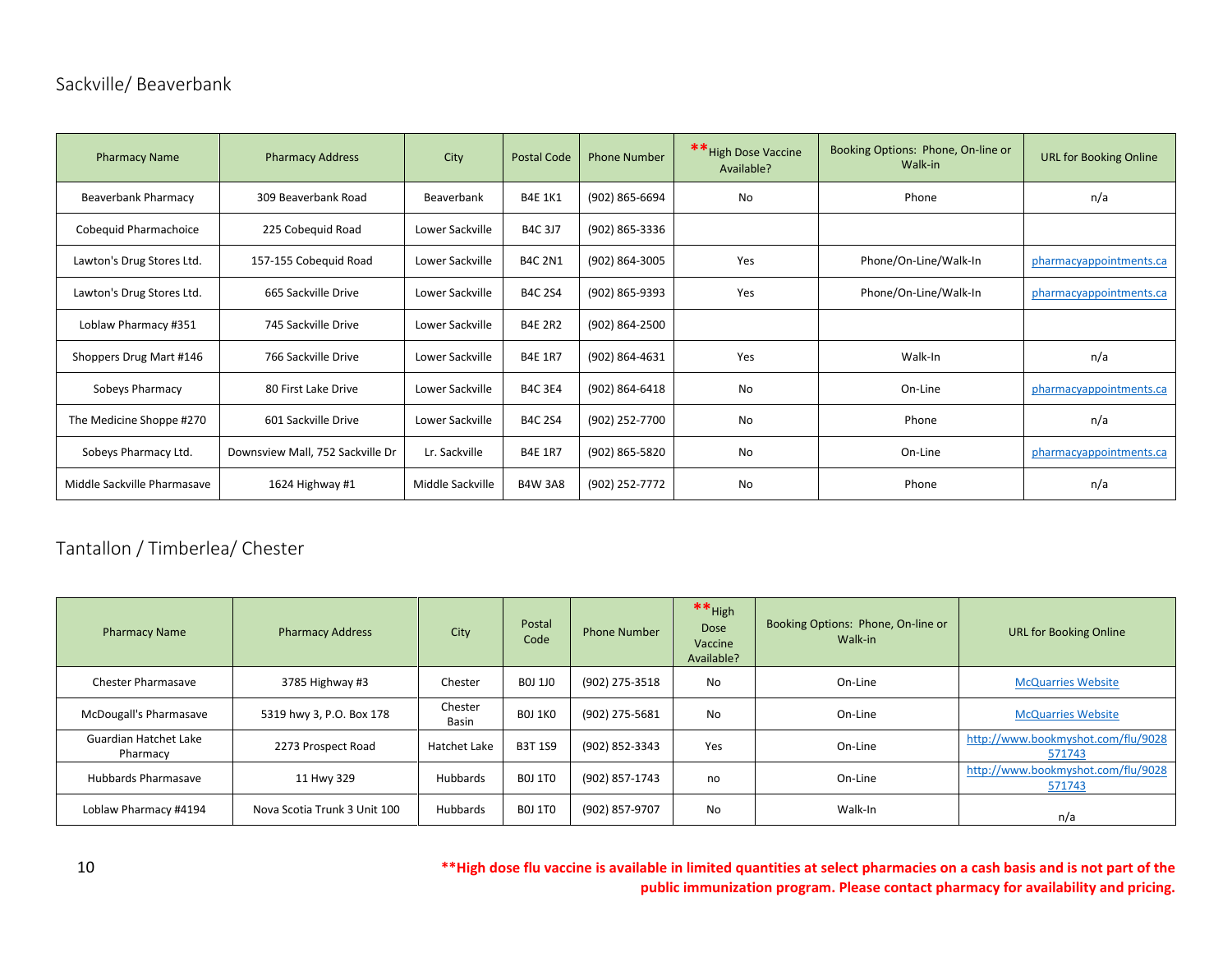| <b>Pharmacy Name</b>                 | <b>Pharmacy Address</b>                    | City                      | Postal<br>Code | <b>Phone Number</b> | $**$ High<br>Dose<br>Vaccine<br>Available? | Booking Options: Phone, On-line or<br>Walk-in | <b>URL for Booking Online</b>                |
|--------------------------------------|--------------------------------------------|---------------------------|----------------|---------------------|--------------------------------------------|-----------------------------------------------|----------------------------------------------|
| Guardian Timberlea Pharmacy          | 1800 St Margaret's Bay Rd                  | Timberlea                 | <b>B3T 1B8</b> | (902) 876-2833      | Yes                                        | On-Line                                       | http://www.BookMyShot.com/flu/902<br>8762833 |
| Sobeys Pharmacy Ltd. #329            | 65 Marketway Lane                          | Timberlea                 | <b>B3T 0J5</b> | (902) 876-1479      | Yes                                        | On-Line                                       | pharmacyappointments.ca                      |
| Lawton's Drug Stores Ltd.            | 5110 St. Margaret's Bay Road,<br>Suite 101 | Upper<br>Tantallon        | <b>B3Z 1E2</b> | (902) 826-1441      | No                                         | On-Line                                       | pharmacyappointments.ca                      |
| Loblaw Pharmacy #313                 | 5178 Highway #3                            | Upper<br>Tantallon        | <b>B3Z4H3</b>  | (902) 826-3069      | Yes                                        | Phone/Walk-In                                 | n/a                                          |
| <b>Pharmasave Tantallon</b>          | 5216 St. Margaret's Bay Road               | Upper<br>Tantallon        | <b>B3Z 0P3</b> | (902) 826-2161      | No                                         | On-Line                                       | bookmyshot.com/flu/9028262161                |
| Sobeys Pharmacy #684                 | 3650 Hammonds Plains Road                  | Upper<br>Tantallon        | <b>B3Z4R3</b>  | (902) 826-3180      | Yes                                        | On-Line                                       | pharmacyappointments.ca                      |
| The Medicine Shoppe<br>Pharmacy #392 | 2 - 3622 Hammonds Plains Road              | Upper<br><b>Tantallon</b> | <b>B3Z 4R2</b> | (902) 820-0392      | No                                         | On-Line                                       | bookmyshot.com/9028200392                    |

### <span id="page-11-0"></span>Windsor/ West Hants

| <b>Pharmacy Name</b>              | <b>Pharmacy Address</b>      | City          | <b>Postal Code</b> | <b>Phone Number</b> | ** High Dose Vaccine<br>Available? | Booking Options: Phone, On-line<br>or Walk-in | <b>URL for Booking Online</b> |
|-----------------------------------|------------------------------|---------------|--------------------|---------------------|------------------------------------|-----------------------------------------------|-------------------------------|
| Cochrane's Pharmasave - Hantsport | 25 Main Street               | Hantsport     | <b>BOP 1PO</b>     | (902) 684-3832      | No                                 | Phone/On-Line/Walk-In                         | <b>McQuarries Website</b>     |
| Mount Uniacke Pharmacy Ltd        | 653 Highway #1               | Mount Uniacke | <b>BON 1Z0</b>     | (902) 866-3848      | Yes                                | Phone                                         | n/a                           |
| Lawton's Drug Stores Ltd.         | 25 Wentworth Road PO Box 790 | Windsor       | <b>BON 2TO</b>     | (902) 798-2202      | No                                 | Phone/On-Line/Walk-In                         | pharmacyappointments.ca       |
| Loblaw Pharmacy #377              | 11 Cole Drive PO Box 2467    | Windsor       | <b>BON 2TO</b>     | (902) 798-9352      | No                                 | Walk-In                                       | n/a                           |
| Sobeys Pharmacy Limited           | 50 Empire Lane P.O. Box 2229 | Windsor       | <b>BON 2TO</b>     | (902) 798-2395      | No                                 | Phone/On-Line/Walk-In                         | pharmacyappointments.ca       |
| <b>Windsor Pharmasave</b>         | 30 Gerrish Street            | Windsor       | <b>BON 2TO</b>     | (902) 798-2216      | Yes                                | Walk-Ins                                      | n/a                           |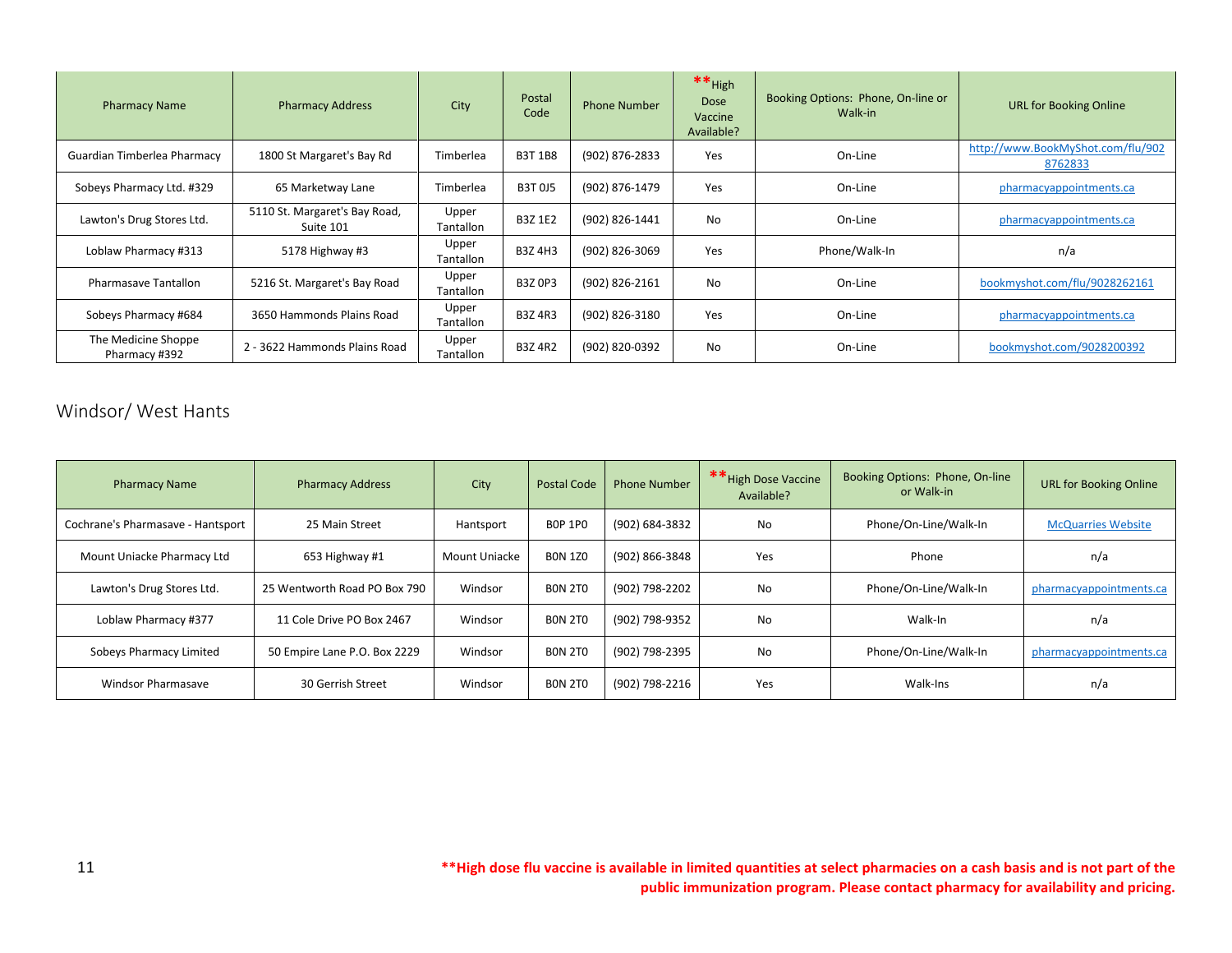# Eastern Zone

# <span id="page-12-1"></span><span id="page-12-0"></span>Antigonish / Guysborough / Canso

| <b>Pharmacy Name</b>       | <b>Pharmacy Address</b> | City        | <b>Postal Code</b> | <b>Phone Number</b> | ** High Dose<br>Vaccine Available? | Booking Options: Phone, On-line or<br>Walk-in | <b>URL for Booking Online</b>             |
|----------------------------|-------------------------|-------------|--------------------|---------------------|------------------------------------|-----------------------------------------------|-------------------------------------------|
| Lawton's Drug Stores Ltd.  | 133 Church Street       | Antigonish  | <b>B2G 2E3</b>     | (902) 863-2015      | No                                 | Phone/On-Line/Walk-In                         | pharmacyappointments.ca                   |
| MacKinnon's Pharmasave     | 243 Main Street         | Antigonish  | <b>B2G 2C1</b>     | (902) 863-8354      | No                                 | Phone/On-Line                                 | https://www.bookmyshot.com/flu/9028633040 |
| Shoppers Drug Mart #143    | 303 Main Street         | Antigonish  | <b>B2G 2C3</b>     | (902) 863-6522      | No                                 | Walk-Ins                                      | n/a                                       |
| Wal-Mart Pharmacy 1014     | 50 Market Street        | Antigonish  | <b>B2G 2B4</b>     | (902) 867-1535      | No                                 | Phone/On-Line/Walk-In                         | walmart.ca                                |
| Canso Pharmacy (1983) Ltd. | 20 Telegraph St.        | Canso       | <b>BOH 1HO</b>     | 902-366-2976        | No                                 | Phone                                         | n/a                                       |
| Drugstore Pharmacy #309    | 26 Market Street        | Antigonish  | <b>B2G 3B4</b>     | (902) 863-4046      | No                                 | Phone/On-Line/Walk-In                         | Coming Soon                               |
| Hines Pharmachoice         | 220 Main Street         | Antigonish  | <b>B2G 2C2</b>     | (902) 863-6060      | Yes                                | Phone/Walk-In                                 | n/a                                       |
| Guysborough Pharmacy       | 133 Main Street         | Guysborough | BOH 1NO            | (902) 533-2224      | No                                 | Phone/On-Line/Walk-In                         | Coming Soon                               |

#### <span id="page-12-2"></span>Cheticamp

| <b>Pharmacy Name</b> | <b>Pharmacy Address</b> | <b>City</b> | <b>Postal Code</b> | <b>Phone Number</b> | ** High Dose Vaccine<br>Available? | Booking Options: Phone, On-line or Walk- | URL for Booking Online               |
|----------------------|-------------------------|-------------|--------------------|---------------------|------------------------------------|------------------------------------------|--------------------------------------|
| Cheticamp Pharmacy   | 15388 Cabot Trail       | Cheticamp   | <b>BOE 1HO</b>     | (902) 224-2841      | No                                 | Phone/On-Line/Walk-In                    | http://www.bookmyshot.com/9022242841 |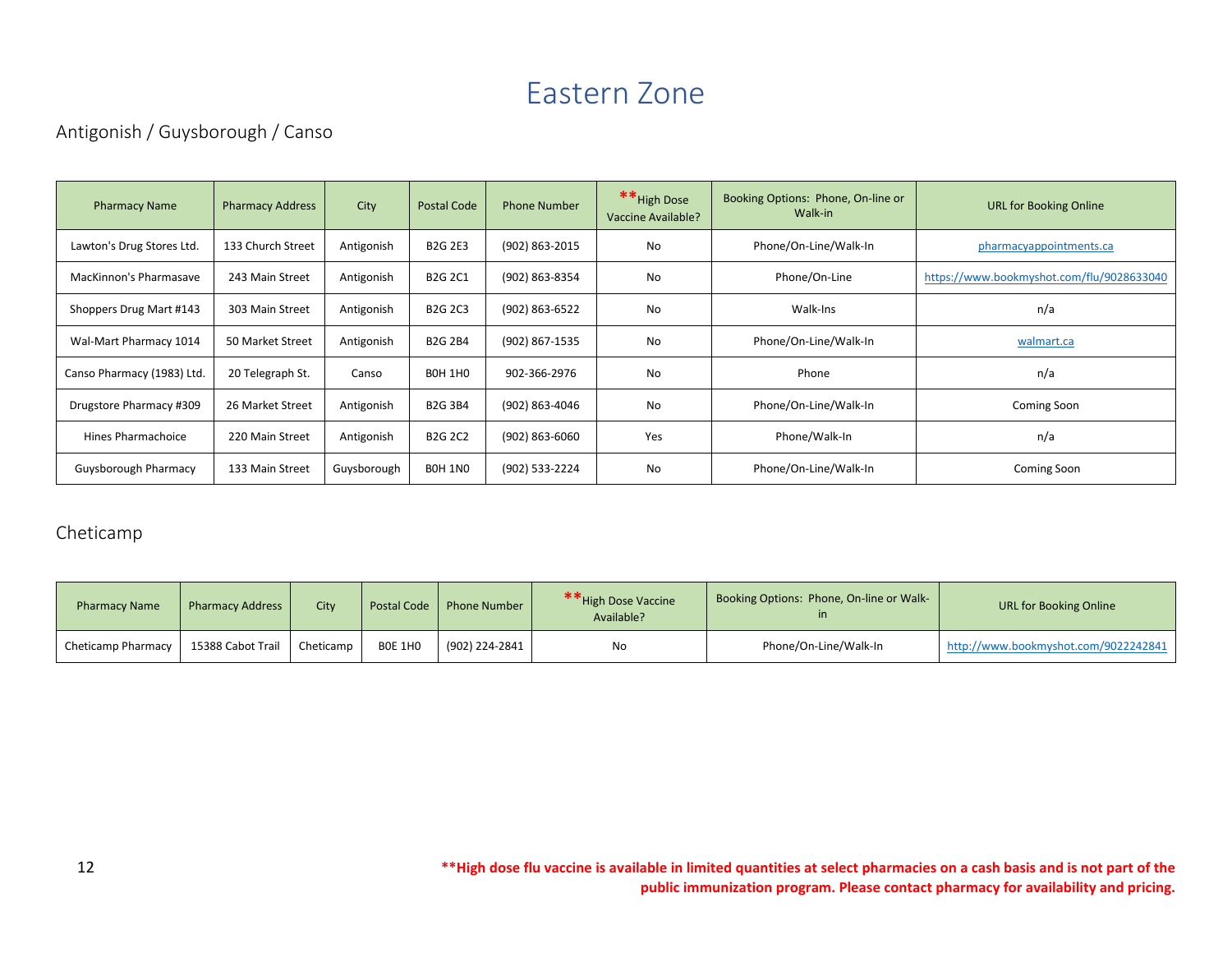# <span id="page-13-0"></span>Glace Bay / New Waterford

| <b>Pharmacy Name</b>           | <b>Pharmacy Address</b> | City          | <b>Postal Code</b> | <b>Phone Number</b> | ** High Dose Vaccine<br>Available? | Booking Options: Phone, On-line or Walk-<br>in | <b>URL for Booking Online</b> |
|--------------------------------|-------------------------|---------------|--------------------|---------------------|------------------------------------|------------------------------------------------|-------------------------------|
| <b>Dominion Pharmasave</b>     | 66 Commercial St        | Dominion      | <b>B1G 1B4</b>     | (902) 849-0200      | <b>No</b><br>Phone                 |                                                | n/a                           |
| <b>Black Diamond</b>           | 121 Union Street        | Glace Bay     | <b>B1A 2P8</b>     | 9028421063          | Phone/On-Line/Walk-In<br>No        |                                                | <b>Coming Soon</b>            |
| Drugstore Pharmacy #385        | 155 Reserve St.         | Glace Bav     | <b>B1A 5V1</b>     | (902) 842-9234      | Yes                                | Phone/ Walk-In                                 | n/a                           |
| Fergusons Pharmachoice         | 35 Sterling road        | Glace Bay     | <b>B1A3X6</b>      | (902)849-0500       | No                                 | Phone/On-Line/Walk-In                          | Coming Soon                   |
| <b>Guardian Drugs</b>          | 3 Sterling Road         | Glace Bay     | <b>B1A3X2</b>      | (902) 849-1886      | No                                 | Phone/Walk-In                                  | n/a                           |
| Lawton's Drug Stores Ltd.      | 290 Commercial Street   | Glace Bay     | <b>B1A 3C6</b>     | (902) 849-7573      | No                                 | On-Line                                        | pharmacyappointments.ca       |
| <b>Medical Hall Pharmasave</b> | 605 Main Street         | Glace Bay     | <b>B1A 0C2</b>     | (902) 849-6552      | No                                 | Phone/Walk-In                                  | n/a                           |
| Shoppers Drug Mart #132        | 255 Commercial Street   | Glace Bay     | <b>B1A 3C3</b>     | (902) 849-2920      | No                                 | Phone/On-Line/Walk-In                          | Coming Soon                   |
| Sobeys Pharmacy Ltd.           | 144 Reserve Street      | Glace Bay     | <b>B1A4W5</b>      | (902) 842-5060      | No                                 | On-Line                                        | pharmacyappointments.ca       |
| <b>Black Diamond Pharmacy</b>  | 3372 Plummer Avenue     | New Waterford | <b>B1H 1Y7</b>     | (902) 271-3063      | No                                 | On-Line                                        | Coming Soon                   |
| Lawton's Drug Stores Ltd.      | 3415 Plummer Avenue     | New Waterford | <b>B1H4K4</b>      | (902) 862-6409      | No                                 | Phone/On-Line/Walk-In                          | pharmacyappointments.ca       |
| <b>Midtown Pharmasave</b>      | 3435 Plummer Avenue     | New Waterford | <b>B1H1Z4</b>      | (902) 862-7186      | Yes                                | Phone                                          | n/a                           |

# <span id="page-13-1"></span>North Sydney / Sydney Mines

| <b>Pharmacy Name</b>            | Pharmacy<br><b>Address</b> | City         | Postal<br>Code | <b>Phone Number</b> | ** High Dose Vaccine<br>Available? | Booking Options: Phone, On-line or Walk-<br><i>in</i> | <b>URL for Booking Online</b> |
|---------------------------------|----------------------------|--------------|----------------|---------------------|------------------------------------|-------------------------------------------------------|-------------------------------|
| Loblaw Pharmacy #321            | 125 King Street            | North Sydney | <b>B2A3S1</b>  | (902) 794-<br>8740  |                                    |                                                       |                               |
| Pharmasave North Sydney<br>#827 | 107 King Street            | North Sydney | <b>B2A 3S1</b> | (902) 794-<br>4444  | No                                 | Phone                                                 | n/a                           |
| Shoppers Drug Mart #148         | 131 King Street            | North Sydney | <b>B2A3S1</b>  | (902) 794-<br>7211  | Yes                                | Walk-In                                               | n/a                           |
| Sobeys Pharmacy                 | 116 King Street            | North Sydney | <b>B2A 3R7</b> | (902) 794-<br>3390  | No                                 | Phone/On-Line/Walk-In                                 | pharmacyappointments.c        |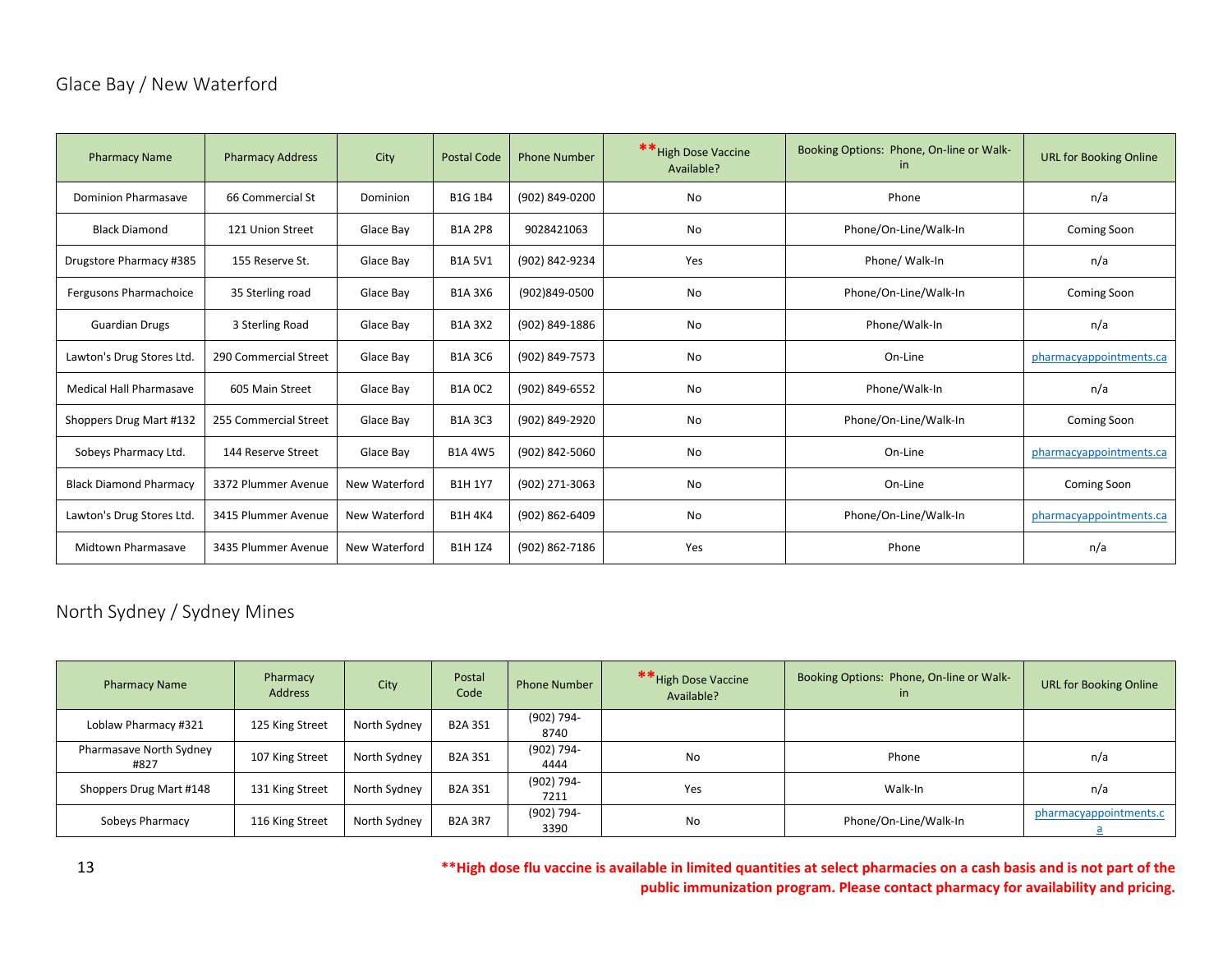| <b>Pharmacy Name</b>         | Pharmacy<br><b>Address</b> | City                   | Postal<br>Code | Phone Number       | ** High Dose Vaccine<br>Available? | Booking Options: Phone, On-line or Walk-<br><sub>in</sub> | <b>URL for Booking Online</b> |
|------------------------------|----------------------------|------------------------|----------------|--------------------|------------------------------------|-----------------------------------------------------------|-------------------------------|
| Wal-Mart Pharmacy 1178       | 116 King Street            | North Sydney           | <b>B2A 3R7</b> | (902) 794-<br>3106 | No                                 | On-line/ Walk-In                                          | walmart.ca                    |
| Capital Drugs (2004) Limited | 772 Main Street            | Sydney<br>Mines        | <b>B1V 2L6</b> | (902) 736-<br>9217 | No                                 | Phone/Walk-In                                             | n/a                           |
| Sexton's Pharmasave          | 746 Main Street            | Sydney<br><b>Mines</b> | <b>B1V 2L2</b> | (902) 736-<br>3801 | No                                 | Phone/Walk-In                                             | n/a                           |

<span id="page-14-0"></span>Port Hawkesbury / Arichat / St. Peters / Whycocomagh

| <b>Pharmacy Name</b>         | <b>Pharmacy Address</b> | City            | <b>Postal Code</b> | <b>Phone Number</b> | ** High Dose Vaccine<br>Available? | Booking Options: Phone, On-line<br>or Walk-in | <b>URL for Booking Online</b>   |
|------------------------------|-------------------------|-----------------|--------------------|---------------------|------------------------------------|-----------------------------------------------|---------------------------------|
| <b>Island Pharmacy</b>       | 2374 Highway 206        | Arichat         | <b>BOE 1A0</b>     | (902) 226-3133      | <b>No</b>                          | Walk-In                                       | n/a                             |
| Drugstore Pharmacy #317      | 50 Paint St             | Port Hawkesbury | <b>B9A 3K1</b>     | (902) 625-5979      | No                                 | Phone/Walk-In                                 | n/a                             |
| Medicine Shoppe #288         | 708B Reeves Street      | Port Hawkesbury | <b>B9A 2S1</b>     | (902) 625-8800      |                                    |                                               |                                 |
| Shoppers Drug Mart #153      | 634 Reeves Street       | Port Hawkesbury | <b>B9A 2R7</b>     | (902) 625-1801      | Yes                                | Phone/Walk-In                                 | n/a                             |
| Wal-Mart Pharmacy 3068       | 47 Paint Street         | Port Hawkesbury | <b>B9A 3J9</b>     | (902) 625-0965      | No                                 | Phone/On-Line/Walk-In                         | walmart.ca                      |
| Foodland                     | 10004 Grenville Street  | St. Peter's     | <b>BOE 3BO</b>     | (902) 535-2203      | No                                 | Phone/On-Line/Walk-In                         | pharmacyappointments.ca         |
| <b>MacDonnell Pharmacy</b>   | 10025 Grenville Street  | St. Peter's     | <b>BOE 3BO</b>     | (902) 535-2978      | Yes                                | Phone/On-Line                                 | macdonnellpharmacy.medmeapp.com |
| MacKeigans Guardian Pharmacy | 25 MacKeigans Lane      | Whycocomagh     | BOE 3MO            | (902) 756-2314      | <b>No</b>                          | Phone                                         | n/a                             |

### <span id="page-14-1"></span>Sherbrooke

| <b>Pharmacy Name</b> | <b>Pharmacy Address</b>                                           | City | <b>Postal Code</b> | <b>Phone Number</b> | ** High Dose Vaccine Available? | Booking Options: Phone, On-line or Walk-in | URL for Booking Online |
|----------------------|-------------------------------------------------------------------|------|--------------------|---------------------|---------------------------------|--------------------------------------------|------------------------|
|                      | Shoppers Drug Mart #159   PO Box 300, 14 Main Street   Sherbrooke |      | <b>BOJ 3CO</b>     | $(902)$ 522-2010    | Yes                             | Phone/Walk-In                              | n/a                    |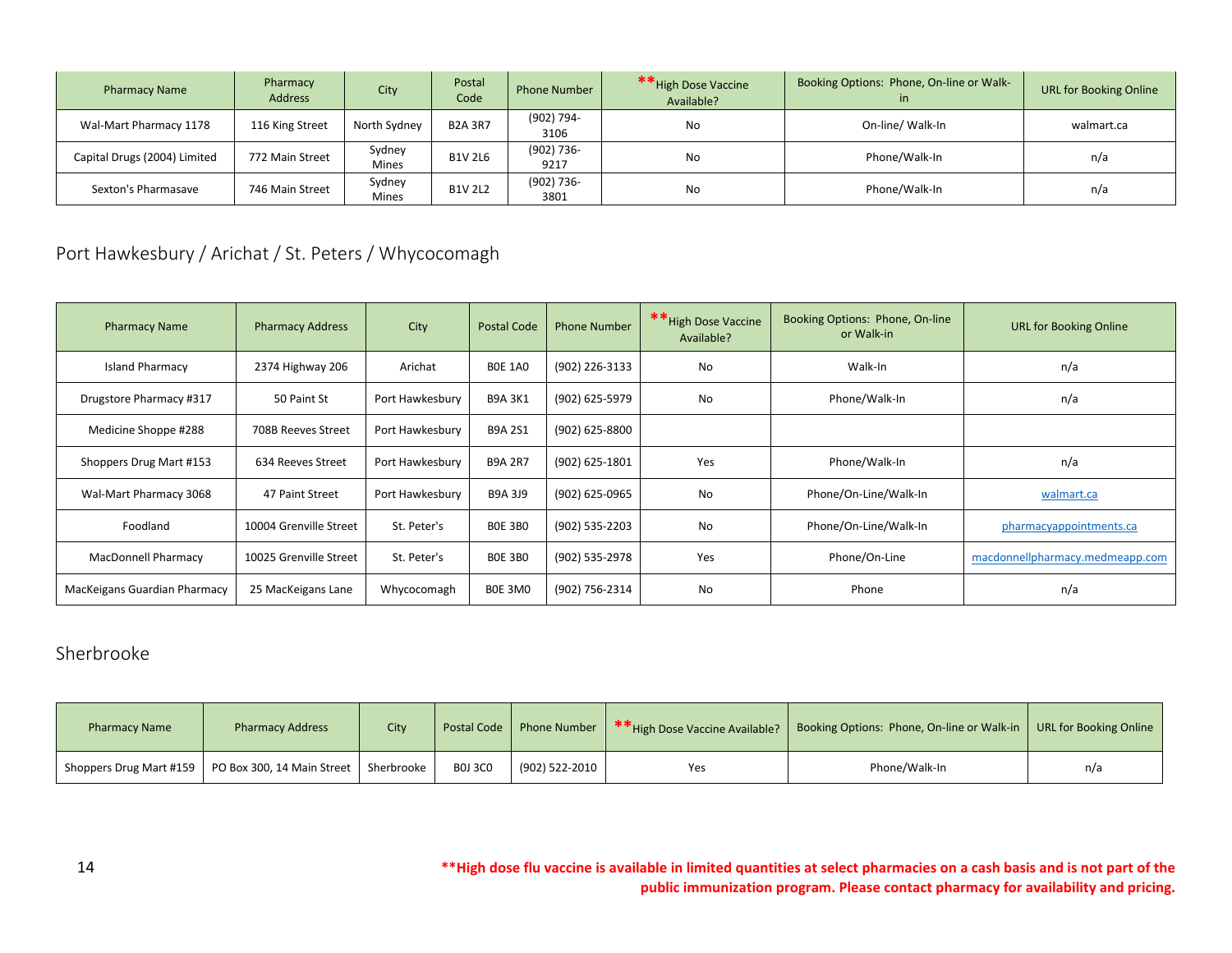# <span id="page-15-0"></span>Sydney

| <b>Pharmacy Name</b>           | <b>Pharmacy Address</b>       | City      | <b>Postal Code</b> | <b>Phone Number</b> | ** High Dose Vaccine<br>Available? | Booking Options: Phone, On-line/<br>Walk-in | <b>URL for Booking Online</b> |
|--------------------------------|-------------------------------|-----------|--------------------|---------------------|------------------------------------|---------------------------------------------|-------------------------------|
| Membertou Pharmasave           | 200 Churchill Drive           | Membertou | <b>B1S 2M9</b>     | (902) 539-7555      | Yes                                | Phone                                       | n/a                           |
| <b>Healthpark Pharmasave</b>   | 45 Weatherbee Road, Suite 101 | Sydney    | <b>B1M0A1</b>      | (902) 564-6500      | Yes                                | Phone/Walk-In                               | n/a                           |
| Lawton's Drug Stores Ltd.      | 540 George Street             | Sydney    | <b>B1P 1K7</b>     | (902) 564-8200      | Yes                                | On-Line                                     | pharmacyappointments.ca       |
| Loblaw Pharmacy #6802          | 348 Welton Street             | Sydney    | <b>B1P 5S4</b>     | (902) 562-9871      |                                    |                                             |                               |
| Medicine Shoppe Pharmacy #258  | 288 Welton Street Unit A      | Sydney    | <b>B1P 5S4</b>     | (902) 567-1141      | No                                 | Phone/Walk-In                               | n/a                           |
| Pharmasave Charlotte St        | 351 Charlotte Street          | Sydney    | <b>B1P 1E1</b>     | (902) 564-4141      | Yes                                | Phone/Walk-In                               | n/a                           |
| Pier Pharmasave                | 814 Victoria Road             | Sydney    | <b>B1N 1J7</b>     | (902) 564-8250      | Yes                                | Phone/Walk-In                               | n/a                           |
| <b>Pollett Drug Store</b>      | 203 Charlotte Street          | Sydney    | <b>B1P 1C4</b>     | (902) 564-8100      |                                    |                                             |                               |
| Shoppers Drug Mart #150        | Unit A015, 254 Prince Street  | Sydney    | <b>B1P 4W8</b>     | (902) 562-1144      | Yes                                | Walk-In                                     | n/a                           |
| <b>Sobeys Pharmacy Limited</b> | 272B Prince Street            | Sydney    | <b>B1P 5K6</b>     | (902) 539-2604      | No                                 | Phone/On-Line/Walk-In                       | pharmacyappointments.ca       |
| The Medicine Shoppe #229       | 101 - 336 Kings Road          | Sydney    | <b>B1S 1A9</b>     | 902-539-6640        | No                                 | Phone/Walk-In                               | n/a                           |
| Wal-Mart Pharmacy 3101         | 80 Sydney Port Access Road    | Sydney    | <b>B1P 7H9</b>     | (902) 562-4311      | Yes                                | Phone/On-Line/Walk-In                       | walmart.ca                    |

# <span id="page-15-1"></span>Sydney Forks / Sydney River

| <b>Pharmacy Name</b>       | <b>Pharmacy Address</b> | City            | Postal<br>Code | <b>Phone Number</b> | ** High Dose Vaccine<br>Available? | Booking Options: Phone, On-line or Walk-<br>in |                        |
|----------------------------|-------------------------|-----------------|----------------|---------------------|------------------------------------|------------------------------------------------|------------------------|
| Meadows Pharmasave         | 2372 Kings Road         | Sydney<br>Forks | <b>B1L1C1</b>  | (902) 270-3784      | No                                 | Phone/Walk-In                                  | n/a                    |
| Loblaw Pharmacy #373       | 1224 Kings Rd.          | Sydney<br>River | <b>B1S 1E1</b> | (902) 539-8656      |                                    |                                                |                        |
| Shoppers Drug Mart<br>#149 | 1174 Kings Road         | Sydney<br>River | <b>B1S 1C9</b> | (902) 539-8111      | Yes                                | Walk-In                                        | n/a                    |
| Sobeys Pharmacy            | 95 Keltic Drive         | Sydney<br>River | <b>B1S 1P4</b> | (902) 564-4417      | Yes                                | On-Line                                        | pharmacyappointments.c |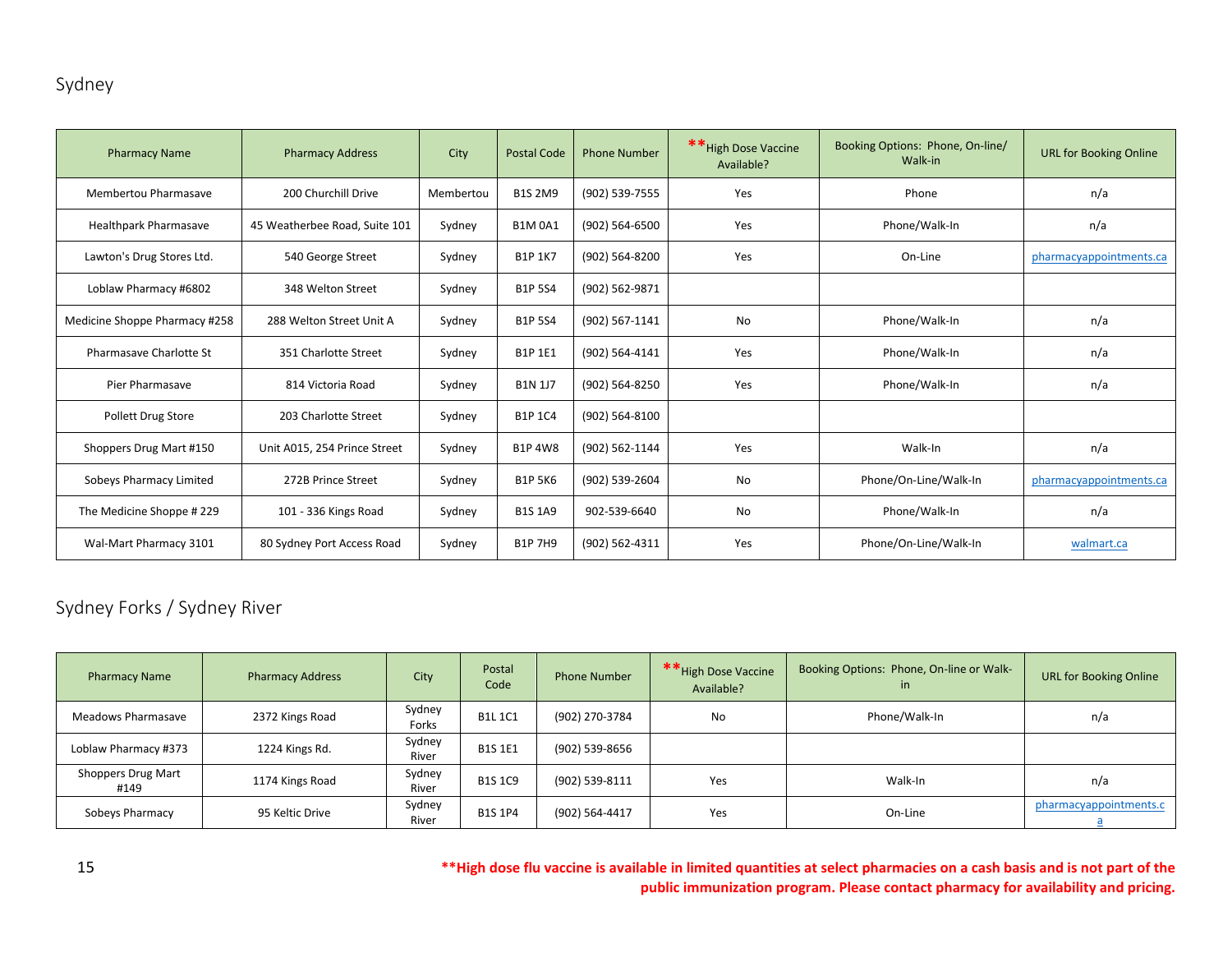| <b>Pharmacy Name</b>             | <b>Pharmacy Address</b>           | City           | Postal<br>Code | <b>Phone Number</b> | ** High Dose Vaccine<br>Available? | Booking Options: Phone, On-line or Walk- | <b>URL for Booking Online</b> |
|----------------------------------|-----------------------------------|----------------|----------------|---------------------|------------------------------------|------------------------------------------|-------------------------------|
| <b>Wal-Mart Pharmacy</b><br>3100 | C.B. Shopping Plaza, 45 Keltic Dr | Sydney<br>Rive | <b>B1S 1P4</b> | (902) 564-8151      | No<br>On-line/ Walk-In             |                                          | walmart.ca                    |

<span id="page-16-0"></span>Baddeck

| <b>Pharmacy Name</b> | <b>Pharmacy Address</b> | <b>City</b> | Postal Code    | <b>Phone Number</b> | ** High Dose<br>Vaccine<br>Available? | Booking Options: Phone, On-line or Walk-in | URL for Booking Online |
|----------------------|-------------------------|-------------|----------------|---------------------|---------------------------------------|--------------------------------------------|------------------------|
| Stones Drug Store    | 491 Chebucto Street     | Baddeck     | <b>BOE 1BO</b> | (902) 295-2404      | No                                    | Phone                                      | n/a                    |

# <span id="page-16-1"></span>Eskasoni

| <b>Pharmacy Name</b>  | <b>Pharmacy Address</b> | City     | <b>Postal Code</b> | <b>Phone Number</b> | **High Dose Vaccine Available? | Booking Options: Phone, On-line or Walk-in | URL for Booking Online |
|-----------------------|-------------------------|----------|--------------------|---------------------|--------------------------------|--------------------------------------------|------------------------|
| Eskasoni Pharmachoice | 4555 Shore Rd           | Eskasoni | <b>B1W 1K3</b>     | (902) 379-1029      | No                             | Phone/Walk-In                              | n/a                    |

#### <span id="page-16-2"></span>Inverness

| <b>Pharmacy Name</b> | <b>Pharmacy Address</b> | City      | <b>Postal Code</b> | <b>Phone Number</b> | ** High Dose<br>Vaccine<br>Available? | <b>Booking Options:</b><br>Phone, On-line or<br>Walk-in | URL for Booking Online                                                    |
|----------------------|-------------------------|-----------|--------------------|---------------------|---------------------------------------|---------------------------------------------------------|---------------------------------------------------------------------------|
| Freeman's Pharmacy   | 15786 Central Ave.      | Inverness | BOE 1NO            | (902) 258-2400      | Yes                                   | Phone/ On-Line                                          | https://pharmaconnect.ca/appointment/51b8eb64-7aef-45d7-8b88-69a6aacf5132 |

# <span id="page-16-3"></span>Neil's Harbour

| <b>Pharmacy Name</b> | <b>Pharmacy Address</b>                       | City |                |              | Postal Code Phone Number   ** High Dose Vaccine Available? | Booking Options: Phone, On-line or Walk-in   URL for Booking Online |     |
|----------------------|-----------------------------------------------|------|----------------|--------------|------------------------------------------------------------|---------------------------------------------------------------------|-----|
| Highland Pharmacy    | 247 New Haven Road P.O. Box 37 Neil's Harbour |      | <b>BOC 1NO</b> | 902-336-2398 | No                                                         | Phone                                                               | n/a |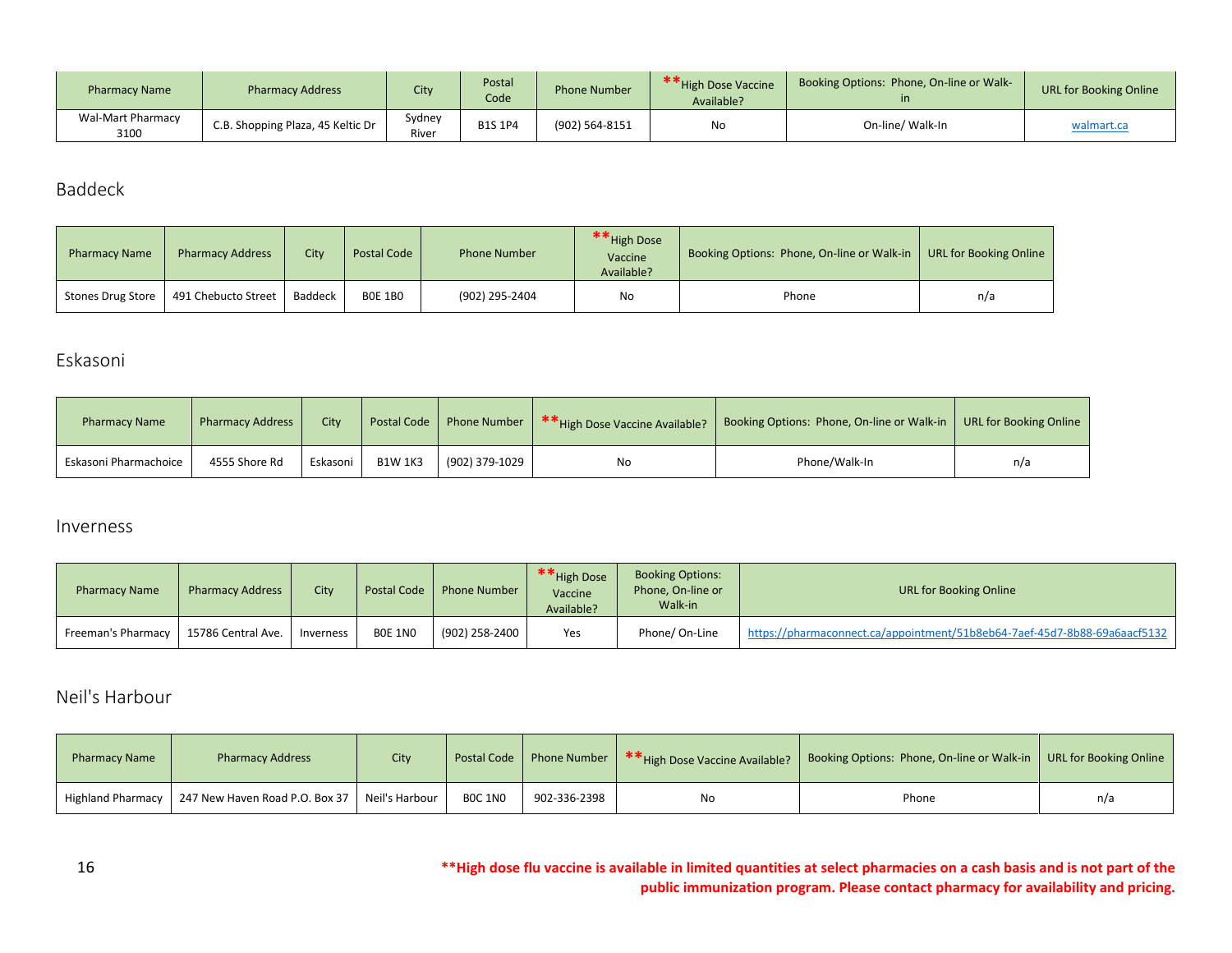# Northern Zone

#### <span id="page-17-1"></span><span id="page-17-0"></span>Amherst

| <b>Pharmacy Name</b>      | <b>Pharmacy Address</b>      | City    | <b>Postal Code</b> | <b>Phone Number</b> | ** High Dose Vaccine Available?<br>Booking Options: Phone, On-line or Walk-in |                       | <b>URL for Booking Online</b> |
|---------------------------|------------------------------|---------|--------------------|---------------------|-------------------------------------------------------------------------------|-----------------------|-------------------------------|
| Amherst Pharmasave        | 158 Robert Angus Drive       | Amherst | <b>B4H 4R7</b>     | (902) 667-7963      | No                                                                            | Phone/Walk-In         | n/a                           |
| Drugstore Pharmacy #312   | 126 South Albion Street      | Amherst | <b>B4H 2X3</b>     | (902) 661-0380      | No                                                                            | Phone/Walk-In         | n/a                           |
| Lawton's Drug Stores Ltd. | 2 Lawrence Street, Suite 101 | Amherst | <b>B4H3G5</b>      | (902) 667-8631      | No                                                                            | Phone/On-Line/Walk-In | pharmacyappointments.ca       |
| Sobeys Pharmacy Limited   | 140 South Albion Street      | Amherst | <b>B4H 4H4</b>     | (902) 667-3099      | Yes                                                                           | Phone/On-Line/Walk-In | pharmacyappointments.ca       |
| Wal-Mart Pharmacy 5789    | 46 Robert Angus Drive        | Amherst | <b>B4H 4R7</b>     | (902) 661-0871      | No                                                                            | Phone/On-Line/Walk-In | walmart.ca                    |

# <span id="page-17-2"></span>Cumberland County

| <b>Pharmacy Name</b>          | <b>Pharmacy Address</b> | City       | Postal Code    | <b>Phone Number</b> | ** High Dose Vaccine Available? | Booking Options: Phone, On-line or Walk-in | <b>URL for Booking Online</b> |
|-------------------------------|-------------------------|------------|----------------|---------------------|---------------------------------|--------------------------------------------|-------------------------------|
| <b>Bayside Pharmacy</b>       | 6044 Highway 2          | Bass River | <b>BOM 1BO</b> | (902) 647-2552      | No                              | Phone                                      | n/a                           |
| Masstown Pharmacy Ltd.        | 10655 Hwy 2             | Debert     | <b>BOM 1GO</b> | (902) 603-1010      | No                              | Phone                                      | n/a                           |
| Oxford Pharmacy               | 5208 Main St            | Oxford     | <b>B3L 2W4</b> | (902) 405-3784      | No                              | Phone/ On-Line                             | Coming Soon                   |
| Wright's Pharmasave           | 187 Main Street         | Parrsboro  | <b>BOM 1SO</b> | (902) 254-2245      | No                              | Phone                                      | n/a                           |
| Ross Anderson Pharmacy        | 74 Main Street          | Springhill | <b>BOM 1X0</b> | (902) 597-8626      | No                              | Phone                                      | n/a                           |
| Springhill Community Pharmacy | 64 Main Street          | Springhill | <b>BOM 1X0</b> | (902) 597-7979      | No                              | Phone/Walk-In                              | n/a                           |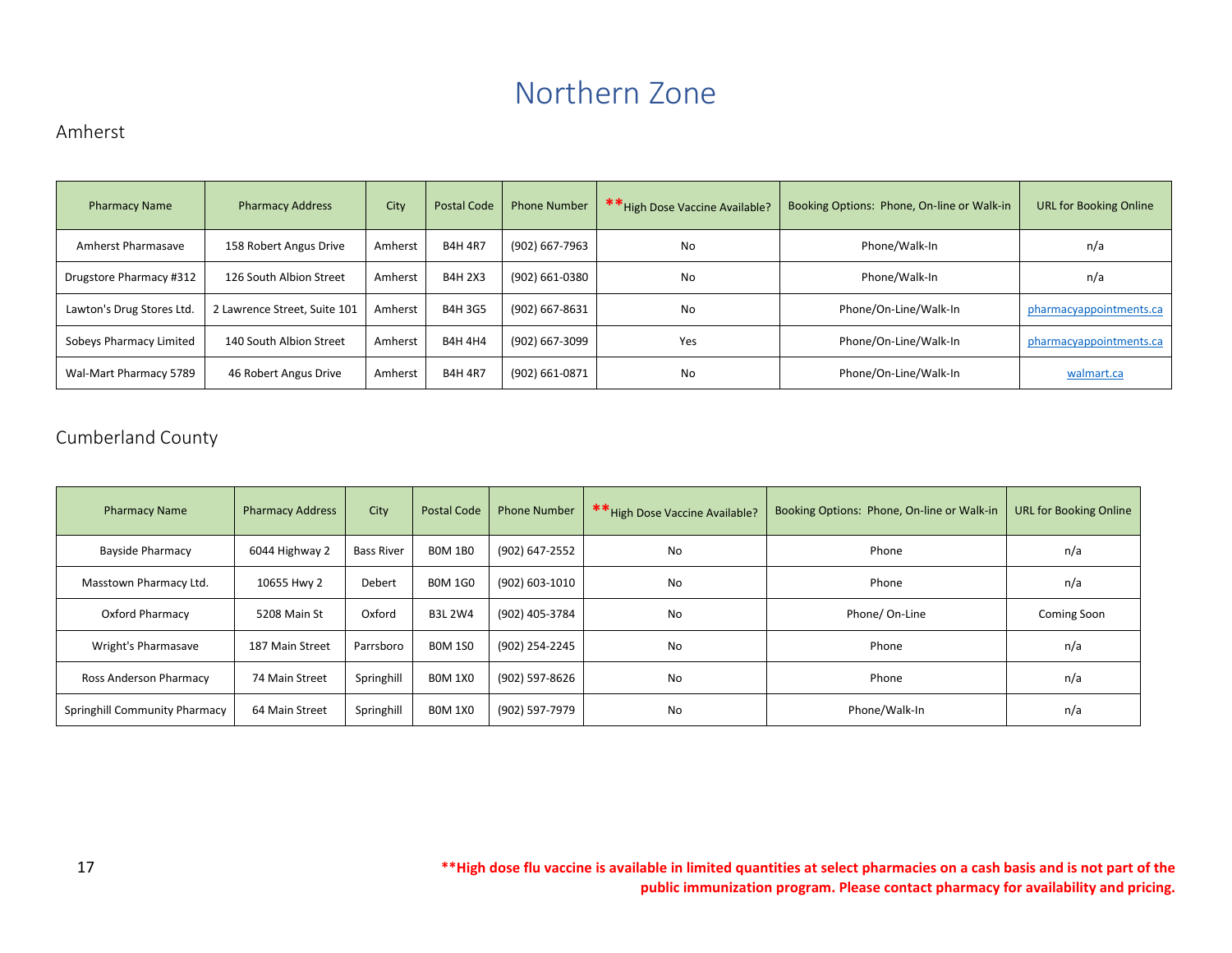# <span id="page-18-0"></span>Enfield / Elmsdale / Shubenacadie / Kennetcook

| <b>Pharmacy Name</b>           | <b>Pharmacy Address</b>     | City         | <b>Postal Code</b> | <b>Phone Number</b> | ** High Dose<br>Vaccine Available? | Booking Options: Phone,<br>On-line or Walk-in | <b>URL for Booking Online</b>            |
|--------------------------------|-----------------------------|--------------|--------------------|---------------------|------------------------------------|-----------------------------------------------|------------------------------------------|
| Guardian Elmsdale Pharmacy     | 269 Hwy 214, Unit 180       | Elmsdale     | <b>B2S 1K1</b>     | (902) 883-2228      | Yes                                | On-Line                                       | http://www.bookmyshot.com/flu/9028832227 |
| Loblaw Pharmacy #375           | 295 Highway 214             | Elmsdale     | <b>B2S 2L1</b>     | (902) 883-1368      | No.                                | Phone                                         | n/a                                      |
| <b>Enfield Pharmacy</b>        | 284 Highway #2              | Enfield      | <b>B2T 1C9</b>     | (902) 883-9432      | No.                                | Phone/Walk-In                                 | n/a                                      |
| Kennetcook Pharmacy            | Box 12, Comp. 11            | Kennetcook   | <b>BON 1PO</b>     | (902) 362-2211      | No.                                | Phone/On-Line                                 | Coming Soon                              |
| Guardian Shubenacadie Pharmacy | 2815 Main Street            | Shubenacadie | <b>BON 2HO</b>     | (902) 758-2228      | Yes                                | On-Line                                       | http://www.BookMyShot.com/flu/9027582228 |
| Guardian Stewiacke Pharmacy    | 49 Riverside Ave P.O. Box 9 | Stewiacke    | <b>BON 2JO</b>     | (902) 639-2987      | Yes                                | On-Line                                       | http://www.BookMyShot.com/flu/9026392987 |

# <span id="page-18-1"></span>New Glasgow / Stellarton / Westville

| <b>Pharmacy Name</b>                   | <b>Pharmacy Address</b>         | City        | Postal<br>Code | <b>Phone Number</b> | **<br><b>High Dose</b><br>Vaccine<br>Available? | Booking Options: Phone, On-line or Walk-<br>in. | <b>URL for Booking Online</b> |
|----------------------------------------|---------------------------------|-------------|----------------|---------------------|-------------------------------------------------|-------------------------------------------------|-------------------------------|
| Drugstore Pharmacy #368                | 394 Westville Rd.               | New Glasgow | <b>B2H 2Y7</b> | (902) 928-1220      | <b>No</b>                                       | Walk-In                                         | n/a                           |
| Lawton's Drug Stores Ltd.              | 810 East River Road             | New Glasgow | <b>B2H3S3</b>  | (902) 752-1860      | <b>No</b>                                       | Phone/On-Line/Walk-In                           | pharmacyappointments.ca       |
| Shoppers Drug Mart #140                | 912 East River Road             | New Glasgow | <b>B2H3S8</b>  | (902) 752-0280      | Yes                                             | Walk-In                                         | n/a                           |
| Sobeys Pharmacy Ltd.                   | 38 George Street                | New Glasgow | <b>B2H 2K1</b> | (902) 752-6258      | <b>No</b>                                       | On-line/Walk-In                                 | pharmacyappointments.ca       |
| Sobeys Pharmacy Ltd.                   | 610 East River Road             | New Glasgow | <b>B2H3S2</b>  | (902) 755-0281      | <b>No</b>                                       | On-line/Walk-In                                 | pharmacyappointments.ca       |
| Wal-Mart Pharmacy 3061                 | 713 Westville Road              | New Glasgow | <b>B2H 2J6</b> | (902) 752-3318      | <b>No</b>                                       | Phone/On-Line/Walk-In                           | walmart.ca                    |
| Medicine Shoppe #172                   | 526B East River Road            | New Glasgow | <b>B2H 3R6</b> | 902-752-0002        | <b>No</b>                                       | Phone/Walk-In                                   | n/a                           |
| Pharmacist Walk-In Clinic<br>(Lawtons) | 810 East River Rd, Suite<br>211 | New Glasgow | <b>B2H3S3</b>  | (902)752-2287       | <b>No</b>                                       | Phone/On-Line/Walk-In                           | pharmacyappointments.ca       |
| <b>Pharmacy Name</b>                   | <b>Pharmacy Address</b>         | City        | Postal<br>Code | <b>Phone Number</b> | $**$ High<br>Dose                               | Booking Options: Phone, On-line or Walk-<br>in. | <b>URL for Booking Online</b> |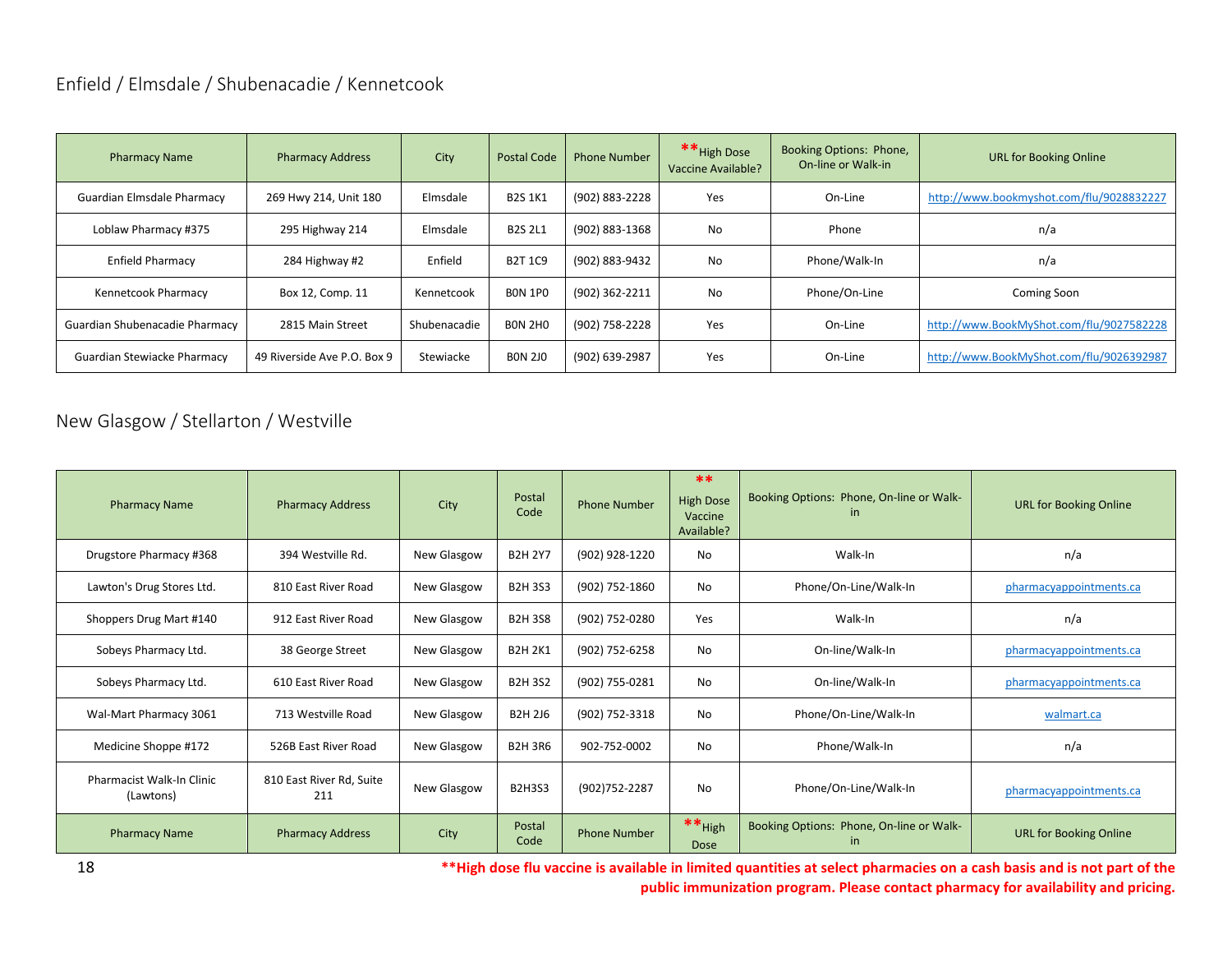|                               |                  |            |                |                | Vaccine<br>Available? |                       |                                         |
|-------------------------------|------------------|------------|----------------|----------------|-----------------------|-----------------------|-----------------------------------------|
| Medical Hall/MacKay Drugs Ltd | 233 Foord Street | Stellarton | <b>BOK 1SO</b> | 902-752-5192   | <b>No</b>             | Phone/Walk-In         | n/a                                     |
| <b>Pharmacy First</b>         | 266 Foord Street | Stellarton | <b>BOK 1SO</b> | (902) 753-3784 | <b>No</b>             | Phone/On-Line/Walk-In | pharmacyfirst.medmeapp.ca/schedu<br>ے ا |
| Poulain's Pharmachoice        | 277 Ford Street  | Stellarton | <b>BOK 1SO</b> | (902) 752-3261 | <b>No</b>             | Phone/Walk-In         | n/a                                     |
| <b>Trenton Pharmasave</b>     | 138 Main Street  | Trenton    | <b>BOK 1X0</b> | (902) 755-0202 | <b>No</b>             | Phone/Walk-In         | n/a                                     |
| Lawton's Drug Stores Ltd.     | 1886 Main Street | Westville  | BOK 2A0        | (902) 396-5177 | Yes                   | On-Line/ Walk-In      | pharmacyappointments.ca                 |

### <span id="page-19-0"></span>Pictou

| <b>Pharmacy Name</b>  | <b>Pharmacy Address</b> | City   | <b>Postal Code</b> | <b>Phone Number</b> | ** High Dose Vaccine Available? | Booking Options: Phone, On-line or Walk-in | <b>URL for Booking Online</b> |
|-----------------------|-------------------------|--------|--------------------|---------------------|---------------------------------|--------------------------------------------|-------------------------------|
| Fulmore Pharmacy Ltd. | 18 Front Street         | Pictou | BOK 1HO            | (902) 485-1600      | No                              | Phone                                      | n/a                           |
| Pictou Pharmasave     | 33 Water Street         | Pictou | BOK 1HO            | (902) 485-4339      | Yes                             | Phone/Walk-In                              | n/a                           |
| Sobeys Pharmacy       | 239 West River Road     | Pictou | BOK 1HO            | (902) 485-8484      | Yes                             | Phone/On-Line/Walk-In                      | pharmacyappointments.ca       |

# <span id="page-19-1"></span>Pugwash

| <b>Pharmacy Name</b> | <b>Pharmacy Address</b> | City    | Postal Code |                | Phone Number   ** High Dose Vaccine Available? | Booking Options: Phone, On-line or Walk-in   URL for Booking Online |     |
|----------------------|-------------------------|---------|-------------|----------------|------------------------------------------------|---------------------------------------------------------------------|-----|
| O'Briens Pharmacy    | 98 Water Street         | Pugwash | BOK1LO      | (902) 243-2551 | No                                             | Phone                                                               | n/a |

# <span id="page-19-2"></span>Tatamagouche

| <b>Pharmacy Name</b> | <b>Pharmacy Address</b> | City         | Postal Code    | <b>Phone Number</b> | ** High Dose Vaccine<br>Available? | Booking Options: Phone, On-line or<br>Walk-in | <b>URL for Booking Online</b>              |
|----------------------|-------------------------|--------------|----------------|---------------------|------------------------------------|-----------------------------------------------|--------------------------------------------|
| C.G Fulton Pharmacy  | 255 Main Street         | Tatamagouche | <b>BOK 1VO</b> | 902-657-2545        | No                                 | Phone/On-Line                                 | https://cgfultontata.medmeapp.com/schedule |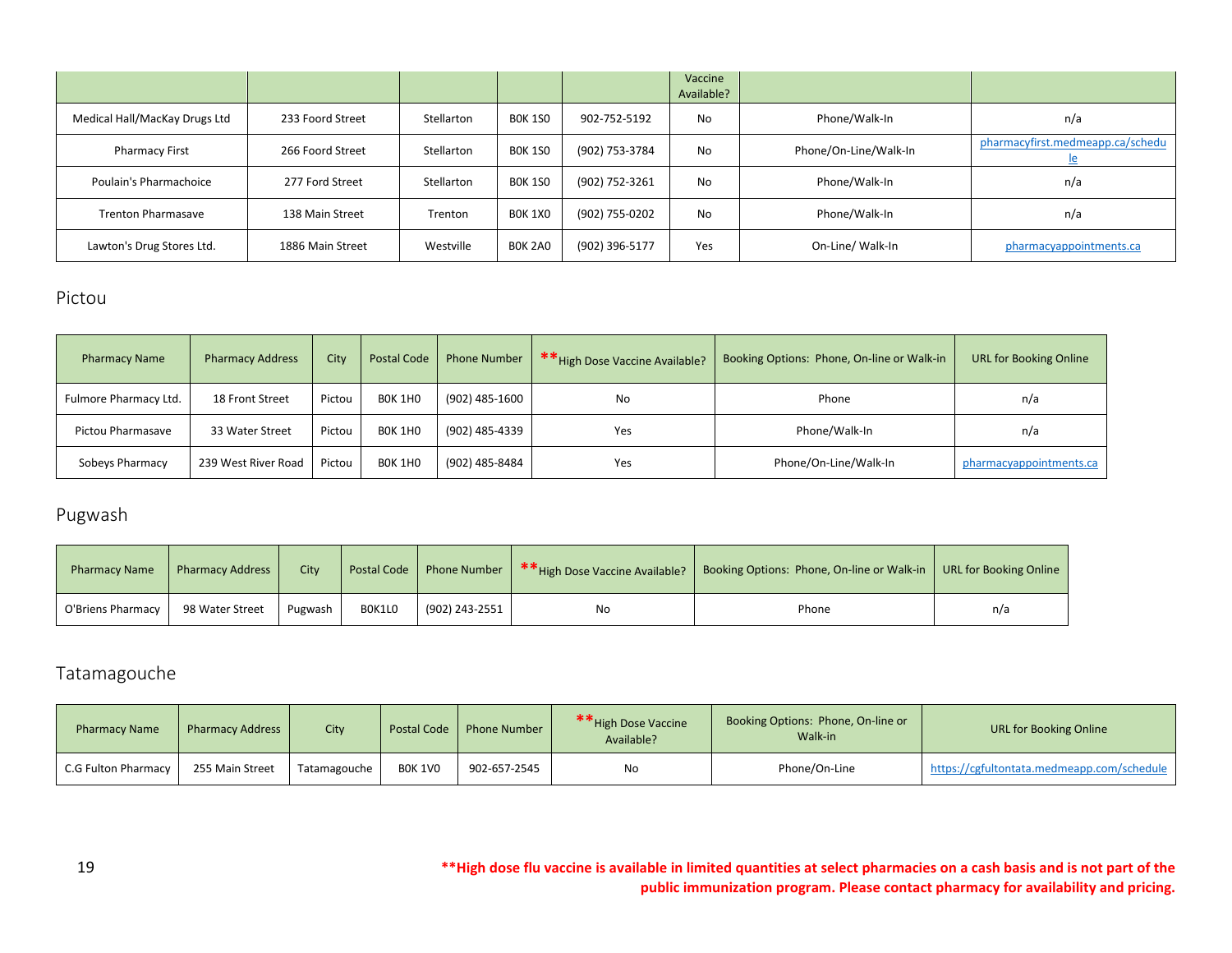# <span id="page-20-0"></span>River John

| <b>Pharmacy Name</b> | <b>Pharmacy Address</b>      | City       |                | Postal Code   Phone Number | **High Dose Vaccine Available? | Booking Options: Phone, On-line or Walk-in   URL for Booking Online |             |
|----------------------|------------------------------|------------|----------------|----------------------------|--------------------------------|---------------------------------------------------------------------|-------------|
| C.G Fulton Pharmacy  | 2747 River John Station Road | River John | <b>BOK 1NO</b> | 902-351-2500               | No                             | On-Line                                                             | Coming Soon |

# <span id="page-20-1"></span>Truro / Bible Hill

| <b>Pharmacy Name</b>        | <b>Pharmacy Address</b>        | City              | <b>Postal Code</b> | <b>Phone Number</b> | ** High Dose Vaccine<br>Available? | Booking Options: Phone, On-line or<br>Walk-in | <b>URL for Booking Online</b> |
|-----------------------------|--------------------------------|-------------------|--------------------|---------------------|------------------------------------|-----------------------------------------------|-------------------------------|
| MacQuarries Pharmasave #514 | 241 Pictou Rd                  | <b>Bible Hill</b> | <b>B2N2S7</b>      |                     | <b>No</b>                          | Phone/On-Line/Walk-In                         | <b>McQuarries Website</b>     |
| Village Family PharmaChoice | 275-B Pictou Road              | <b>Bible Hill</b> | <b>B2N 2S7</b>     | (902) 843-7979      | No                                 | Walk-In                                       | n/a                           |
| MacQuarries Pharmasave      | 648 Highway No. 2              | Brookfield        | <b>BON 1CO</b>     | (902) 673-3000      | Yes                                | On-line                                       | <b>McQuarries Website</b>     |
| Fraser Pharmacy - Guardian  | 8 Pictou Road                  | Truro             | <b>B2N 2R8</b>     | (902) 895-4456      | Yes                                | Phone/On-Line/Walk-In                         | dgrx.ca                       |
| Lawton's Drug Stores Ltd.   | 316 Willow Street              | Truro             | <b>B2N 5A4</b>     | (902) 896-0808      | Yes                                | On-Line                                       | pharmacyappointments.ca       |
| Loblaw Pharmacy #336        | 46 Elm Street                  | Truro             | <b>B2N 3H6</b>     | (902) 893-3784      | No                                 | Phone/Walk-In                                 | n/a                           |
| MacQuarries Pharmasave #512 | 179 Esplanade Street           | Truro             | <b>B2N 3K6</b>     | (902) 673-3000      | Yes                                | On-Line                                       | <b>McQuarries Website</b>     |
| Shoppers Drug Mart #152     | 106 Robie Street               | Truro             | <b>B2N 1L1</b>     | (902) 895-6318      | Yes                                | Walk-In                                       | n/a                           |
| Sobeys Pharmacy             | 985 Prince Street              | Truro             | <b>B2N 1H7</b>     | (902) 895-9785      | No                                 | On-Line                                       | pharmacyappointments.ca       |
| Sobeys Pharmacy             | Fundy Trail Centre 68 Robie St | Truro             | <b>B2N 1L2</b>     | (902) 895-2155      | Yes                                | On-Line                                       | pharmacyappointments.ca       |
| The Medicine Shoppe #177    | 339 Willow Street              | Truro             | <b>B2N 5A6</b>     | (902) 895-5664      | No                                 | Phone/Walk-In                                 | n/a                           |
| The Medicine Shoppe #339    | 245 Robie Street               | Truro             | <b>B2N 5N6</b>     | (902) 893-3500      | No                                 | Phone/Walk-In                                 | n/a                           |
| The Medicine Shoppe #363    | 664 Prince Street              | Truro             | <b>B2N 1G6</b>     | (902) 843-2678      | No                                 | Phone/Walk-In                                 | n/a                           |
| Wal-Mart Pharmacy 3184      | 140 Wade Road                  | Truro             | <b>B2N 7H3</b>     | (902) 893-5587      | No                                 | Phone/On-Line/Walk-In                         | walmart.ca                    |
| West End Family Pharmacy    | 510 Prince Street Unit #2      | Truro             | <b>B2N 1G1</b>     | (902) 843-7455      |                                    |                                               |                               |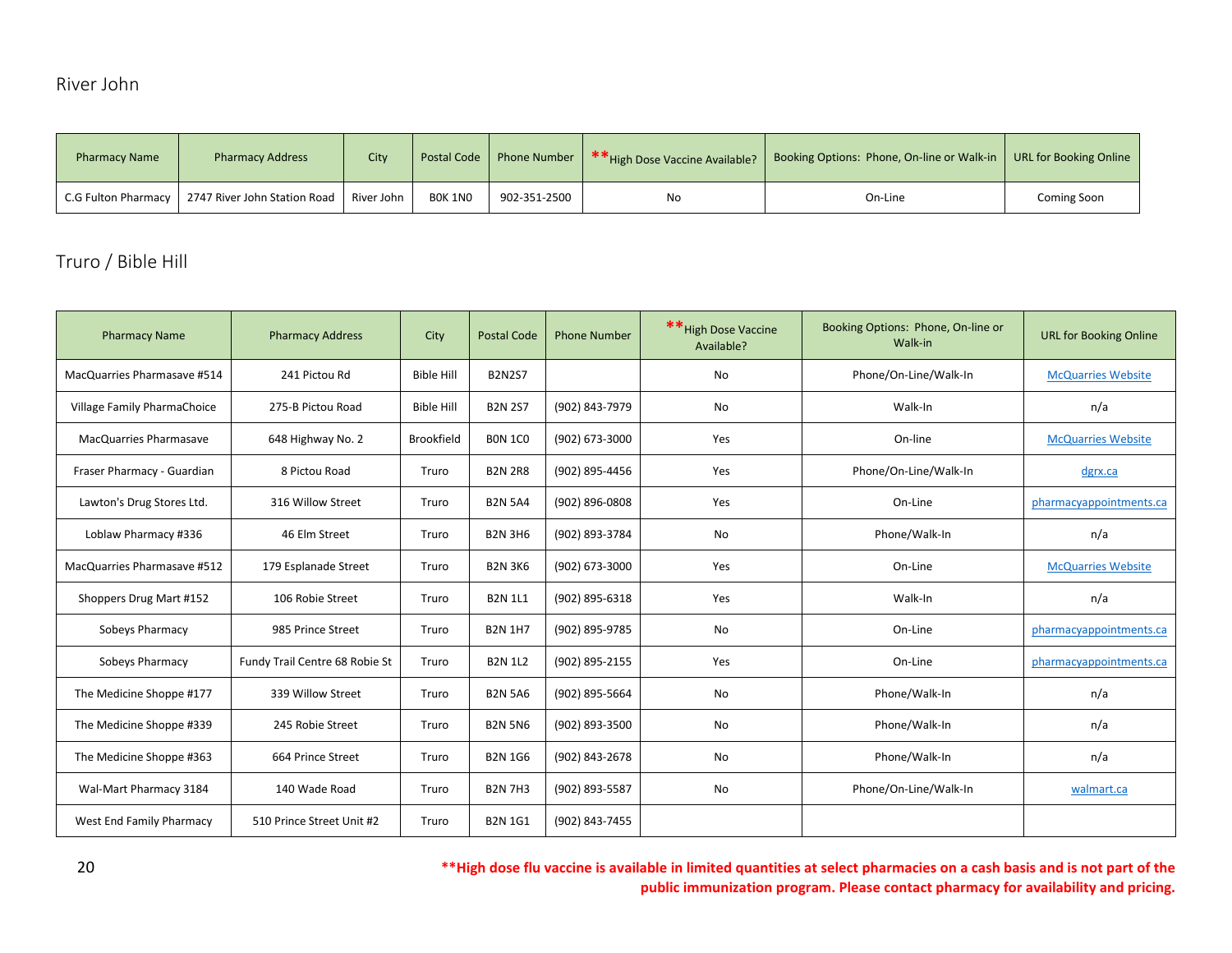# Western Zone

# <span id="page-21-1"></span><span id="page-21-0"></span>Annapolis Royal / Bridgetown

| <b>Pharmacy Name</b>     | <b>Pharmacy Address</b> | City            | Postal Code    | <b>Phone Number</b> | $**$ High<br><b>Dose</b><br>Vaccine<br>Available? | Booking Options: Phone,<br>On-line or Walk-in | URL for Booking Online                                         |
|--------------------------|-------------------------|-----------------|----------------|---------------------|---------------------------------------------------|-----------------------------------------------|----------------------------------------------------------------|
| <b>Hutchins Pharmacy</b> | 310 St. George Street   | Annapolis Royal | <b>BOS 1A0</b> | (902) 532-2356      | Yes                                               | Phone/On-Line/Walk-Ins                        | https://www.gorendezvous.com/hutchinspharmacy?companyId=120222 |

# <span id="page-21-2"></span>Bridgewater/ Lunenburg-Mahone Bay Area

| <b>Pharmacy Name</b>          | <b>Pharmacy Address</b>       | City               | <b>Postal Code</b> | <b>Phone Number</b> | ** High<br><b>Dose</b><br>Vaccine<br>Available? | <b>Booking Options:</b><br>Phone, On-line or<br>Walk-in | <b>URL for Booking Online</b>                    |
|-------------------------------|-------------------------------|--------------------|--------------------|---------------------|-------------------------------------------------|---------------------------------------------------------|--------------------------------------------------|
| Bridgewater Guardian Pharmacy | 103-42 Glen Allan Drive       | <b>Bridgewater</b> | <b>B4V3N2</b>      | (902)530-3501       | No                                              | Phone/On-Line/Walk-In                                   | https://bridgewaterguardian.medmeapp.ca/schedule |
| <b>Bridgewater Pharmasave</b> | 215 Dominion Street           | Bridgewater        | <b>B4V 2K7</b>     | (902) 543-3418      | Yes                                             | Phone/Walk-In                                           | n/a                                              |
| Lawton's Drug Stores Ltd.     | 26 North Street               | Bridgewater        | <b>B4V 2V6</b>     | (902) 543-7176      | Yes                                             | On-Line                                                 | pharmacyappointments.ca                          |
| Loblaw Pharmacy #337          | 21 Davison Drive              | Bridgewater        | <b>B4V 3K8</b>     | (902) 543-1296      | No                                              | Walk-In                                                 | n/a                                              |
| Shoppers Drug Mart #139       | 421 Lahave Street             | Bridgewater        | <b>B4V 3A2</b>     | (902) 543-8186      | Yes                                             | Walk-In                                                 | n/a                                              |
| Wal-Mart Pharmacy 1003        | 60 New Pine Grove Road        | Bridgewater        | <b>B4V 4H2</b>     | (902) 543-8691      | No                                              | Phone/On-Line                                           | walmart.ca                                       |
| Caledonia Pharmachoice #148   | 9849 Main St RTE 8, PO Box 10 | Caledonia          | <b>BOT 1BO</b>     | (902) 543-8691      | No                                              | Phone/Walk-In                                           | n/a                                              |
| Kinley Drug Company Ltd.      | 264 Lincoln St., Box 297      | Lunenburg          | <b>BOJ 2CO</b>     | (902) 634-4437      | No                                              | Phone                                                   | n/a                                              |
| Loblaw Pharmacy #4082         | 143 Victoria Road             | Lunenburg          | <b>BOJ 2CO</b>     | (902) 634-3126      | No                                              | Phone/Walk-in                                           | n/a                                              |
| Kinburn Pharmasave            | 522 Main Street               | Mahone Bay         | <b>BOJ 2E0</b>     | (902) 624-8347      | No                                              | Phone/On-Line                                           | http://www.bookmyshot.com/flu/9026248347         |
| Shoppers Drug Mart #144       | 5068 Highway #10              | New Germany        | <b>BOR 1EO</b>     | (902) 644-3137      | No                                              | Walk-In                                                 | n/a                                              |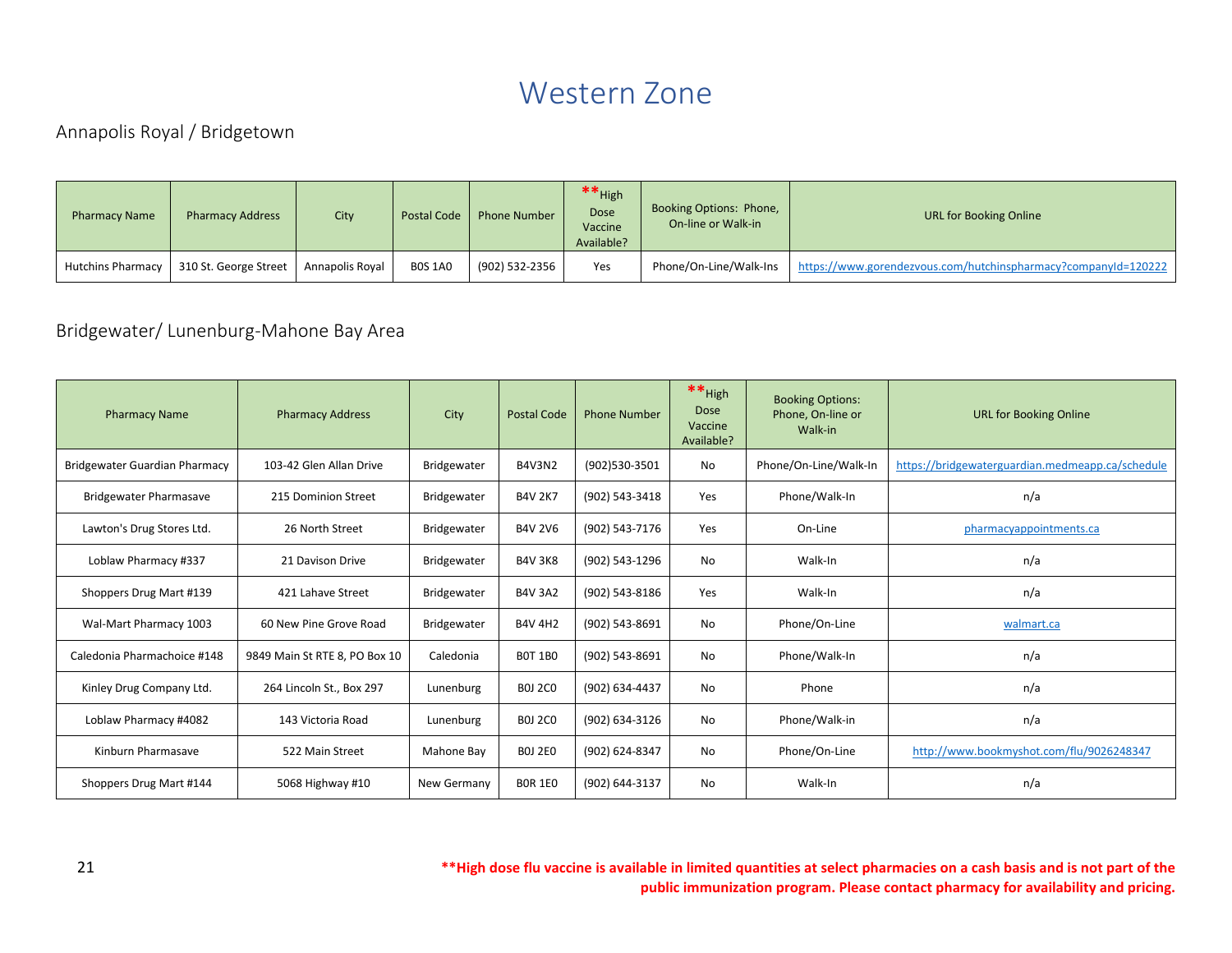# <span id="page-22-0"></span>Chester/Hubbards

| <b>Pharmacy Name</b>      | <b>Pharmacy Address</b>      | City          | <b>Postal Code</b> | <b>Phone Number</b> | ** High Dose Vaccine<br>Available? | Booking Options: Phone,<br>On-line/ Walk-in | <b>URL for Booking Online</b>            |
|---------------------------|------------------------------|---------------|--------------------|---------------------|------------------------------------|---------------------------------------------|------------------------------------------|
| <b>Chester Pharmasave</b> | 3785 Highway #3              | Chester       | <b>BOJ 1JO</b>     | (902) 275-3518      | No                                 | On-Line                                     | <b>McQuarries Website</b>                |
| McDougall's Pharmasave    | 5319 hwy 3, P.O. Box 178     | Chester Basin | <b>BOJ 1KO</b>     | (902) 275-5681      | No                                 | On-Line                                     | <b>McQuarries Website</b>                |
| Hubbards Pharmasave       | 11 Hwy 329                   | Hubbards      | <b>BOJ 1TO</b>     | (902) 857-1743      | no                                 | On-Line                                     | http://www.bookmyshot.com/flu/9028571743 |
| Loblaw Pharmacy #4194     | Nova Scotia Trunk 3 Unit 100 | Hubbards      | <b>BOJ 1TO</b>     | (902) 857-9707      | No                                 | Walk-In                                     | n/a                                      |

# <span id="page-22-1"></span>Digby

| <b>Pharmacy Name</b>    | <b>Pharmacy Address</b>                     | City  | <b>Postal Code</b> | <b>Phone Number</b> | ** High Dose Vaccine<br>Available? | Booking Options: Phone, On-line or<br>Walk-in | <b>URL for Booking Online</b> |
|-------------------------|---------------------------------------------|-------|--------------------|---------------------|------------------------------------|-----------------------------------------------|-------------------------------|
| Balser's Pharmachoice   | 83 Warwick Street                           | Digby | <b>BOV 1A0</b>     | (902) 245-4071      | <b>No</b>                          | Phone/Walk-In                                 | n/a                           |
| Drugstore Pharmacy #339 | 490 Hwy. #303                               | Digby | <b>BOV 1A0</b>     | (902) 245-4795      | <b>No</b>                          | Phone/Walk-In                                 | n/a                           |
| Shoppers Drug Mart #154 | 95 Warwick Street, Evangeline Shopping Mall | Digby | <b>BOV 1A0</b>     | (902) 245-4722      | Yes                                | Walk-In                                       | n/a                           |
| Sobeys Pharmacy Ltd.    | 110 Warwick Street PO Box 937               | Digby | <b>BOV 1A0</b>     | (902) 245-6246      | Yes                                | Phone/On-Line/Walk-In                         | pharmacyappointments.ca       |
| Wal-Mart Pharmacy 1017  | 492 Highway 303                             | Digby | <b>BOV 1A0</b>     | (902) 245-6023      | <b>No</b>                          | Phone/On-Line/Walk-In                         | walmart.ca                    |

# <span id="page-22-2"></span>South Shore

| <b>Pharmacy Name</b>              | Pharmacy<br><b>Address</b> | City      | Postal<br>Code | <b>Phone Number</b> | ** High Dose<br>Vaccine<br>Available? | Booking Options: Phone, On-line or<br>Walk-in | <b>URL for Booking Online</b> |
|-----------------------------------|----------------------------|-----------|----------------|---------------------|---------------------------------------|-----------------------------------------------|-------------------------------|
| <b>Drugstore Pharmacy</b><br>#331 | 50 Milton Rd               | Liverpool | <b>BOT 1KO</b> | (902) 354-5712      | No                                    | Walk-In                                       | n/a                           |
| Mersey Pharmachoice               | 333 Main St                | Liverpool | <b>BOT 1KO</b> | (902) 356-3445      | No                                    | Phone                                         | n/a                           |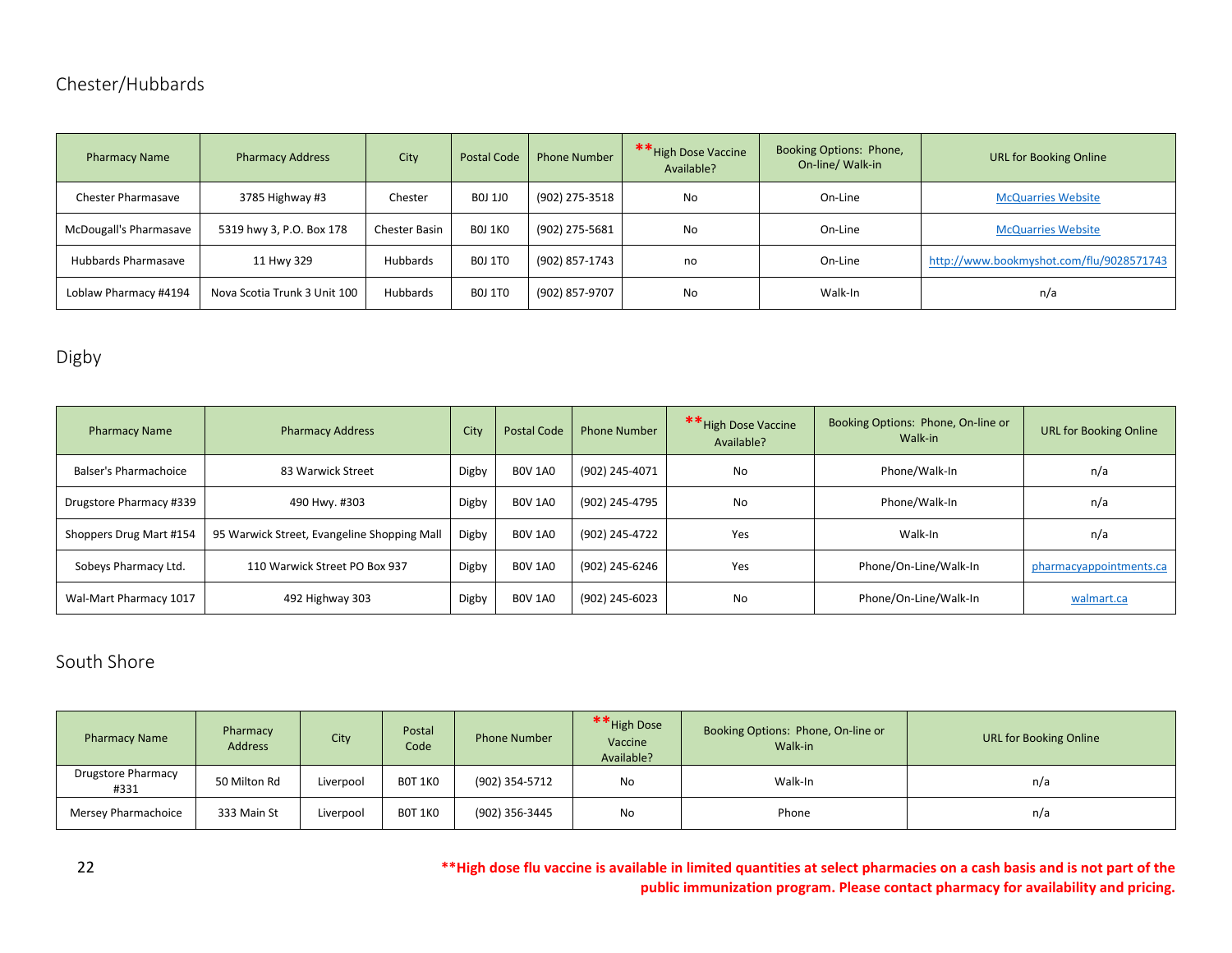| <b>Pharmacy Name</b>         | Pharmacy<br><b>Address</b> | City            | Postal<br>Code | <b>Phone Number</b> | ** High Dose<br>Vaccine<br>Available? | Booking Options: Phone, On-line or<br>Walk-in | <b>URL for Booking Online</b>                       |
|------------------------------|----------------------------|-----------------|----------------|---------------------|---------------------------------------|-----------------------------------------------|-----------------------------------------------------|
| Reynolds Pharmasave          | 255 Main St                | Liverpool       | BOT 1KO        | (902) 354-7101      | Yes                                   | On-Line                                       | https://reynoldspharmasave.medmeapp.ca/sche<br>dule |
| Lockeport Pharmacy           | 25B Beech Street           | Lockeport       | <b>BOT 1LO</b> | (902) 656-2211      | <b>No</b>                             | Phone/Walk-In                                 | n/a                                                 |
| Lawton's Drug Stores<br>Ltd. | 115 King Street            | Shelburne       | <b>B0T 1W0</b> | (902) 875-3007      | No                                    | Phone/On-Line/Walk-In                         | pharmacyappointments.ca                             |
| <b>TLC Pharmasave</b>        | 157 Water Street           | Shelburne       | BOT 1WO        | (902) 875-4852      | <b>No</b>                             | Phone/On-Line                                 | bookmyshot.com/9028754852                           |
| Pharmasave                   | 966 Highway 335            | West<br>Pubnico | <b>BOW 3SO</b> | (902) 762-2793      | No                                    | Phone                                         | n/a                                                 |

# <span id="page-23-0"></span>Valley

| <b>Pharmacy Name</b>                   | <b>Pharmacy Address</b>                | City           | Postal<br>Code | <b>Phone Number</b> | ** High Dose<br>Vaccine<br>Available? | Booking Options: Phone, On-line or<br>Walk-in | <b>URL for Booking Online</b>                 |
|----------------------------------------|----------------------------------------|----------------|----------------|---------------------|---------------------------------------|-----------------------------------------------|-----------------------------------------------|
| F & R Chisholm's Pharmacy<br>Ltd.      | 2710 Highway #1, P.O. Box<br>68        | Aylesford      | <b>BOP 1CO</b> | (902) 847-3465      | No                                    | Phone/Walk-In                                 | n/a                                           |
| Larry's Pharmacy                       | 182 Commerical Street                  | <b>Berwick</b> | <b>BOP 1EO</b> | (902) 538-1644      | No                                    | Phone                                         | n/a                                           |
| Wilson's Pharmasave                    | 213 Commercial Street                  | Berwick        | <b>BOP 1EO</b> | (902) 538-3185      | No                                    | On-Line                                       | http://www.bookmyshot.com/flu/9025<br>383185  |
| Bridgetown Pharmacy Ltd.               | 264 Granville St., Box 310             | Bridgetown     | <b>BOS 1CO</b> | (902) 665-4679      | No                                    | Phone                                         | n/a                                           |
| Cochrane's Pharmasave -<br>Canning     | 9816 Main Street                       | Canning        | <b>BOP 1HO</b> | (902) 582-7119      | No                                    | Phone/On-Line/Walk-In                         | <b>McQuarries Website</b>                     |
| Mader's Pharmachoice                   | 6637 Highway 1                         | Coldbrook      | <b>B4R 1B7</b> | (902) 679-1251      | No                                    | Phone/Walk-In                                 | n/a                                           |
| Shoppers Drug Mart #582                | PO Box 1510, 1124 Bridge<br>Street     | Greenwood      | <b>BOP 1NO</b> | (902) 765-3060      | Yes                                   | Walk-In                                       | n/a                                           |
| Sobeys Pharmacy                        | 720 Central Avenue PO<br><b>BOX 70</b> | Greenwood      | <b>BOP 1NO</b> | (902) 765-4085      | No                                    | On-Line                                       | pharmacyappointments.ca                       |
| Wal-Mart Pharmacy 1177                 | 1065 Central Avenue                    | Greenwood      | <b>BOP 1NO</b> | (902) 765-3564      | No                                    | Phone/On-Line                                 | walmart.ca                                    |
| <b>Guardian Centennial</b><br>Pharmacy | 81 Exhibition Street                   | Kentville      | <b>B4N 1C2</b> | (902) 678-2799      |                                       |                                               |                                               |
| Lawton's Drug Stores Ltd.              | 363 Main Street                        | Kentville      | <b>B4N 1K7</b> | (902) 678-3308      | <b>No</b>                             | Phone/On-Line/Walk-In                         | pharmacyappointments.ca                       |
| Wilson's Pharmasave                    | 100 Station Lane                       | Kentville      | <b>B4A 0E3</b> | (902) 365-6655      | No                                    | Phone/On-Line                                 | https://www.bookmyshot.com/flu/9023<br>656655 |
| Loblaw Pharmacy #318                   | 470 Main Street PO Box<br>580          | Kingston       | <b>BOP 1RO</b> | (902) 765-4852      | <b>No</b>                             | Walk-In                                       | n/a                                           |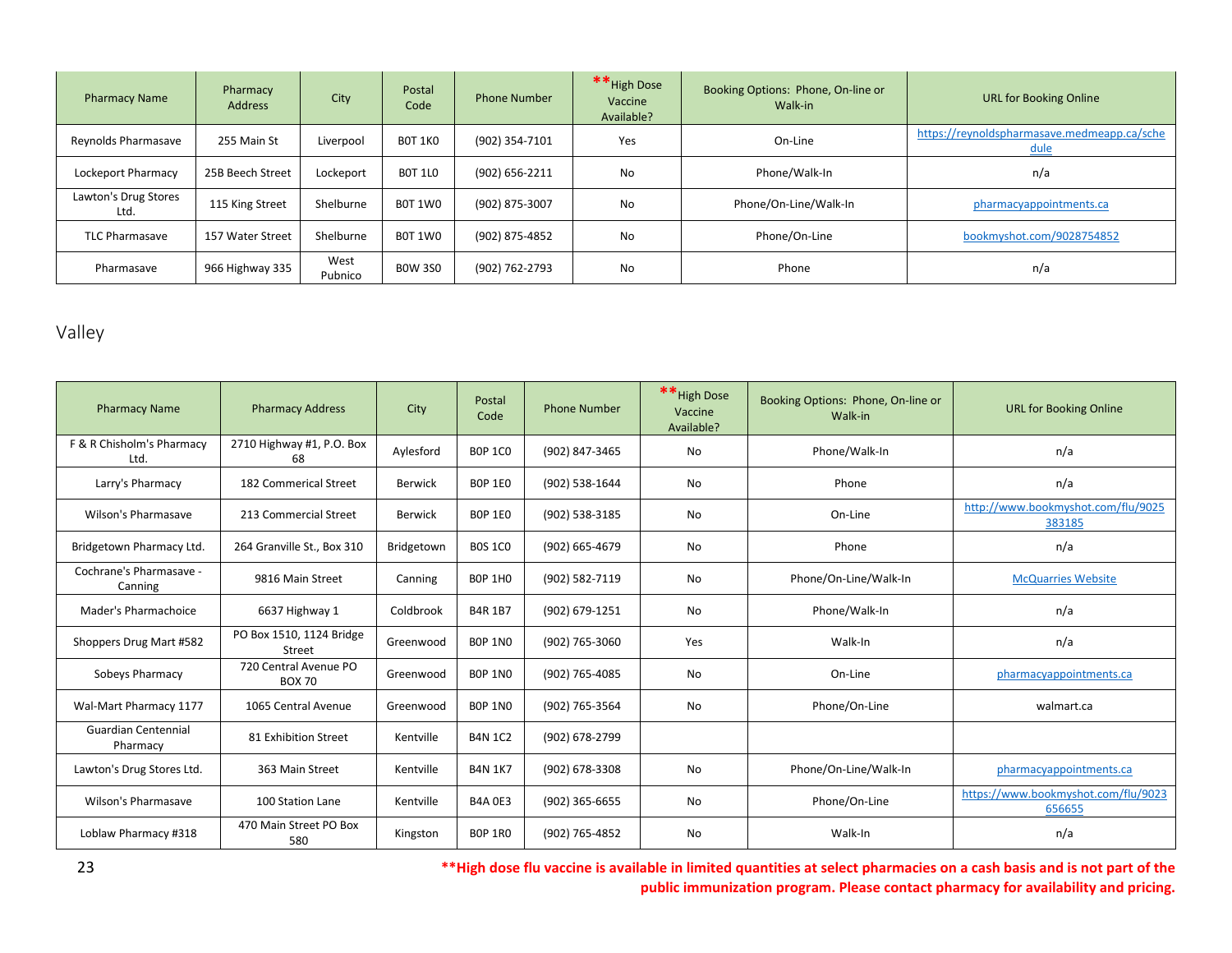| <b>Pharmacy Name</b>                 | <b>Pharmacy Address</b>          | City             | Postal<br>Code | <b>Phone Number</b> | ** High Dose<br>Vaccine<br>Available? | Booking Options: Phone, On-line or<br>Walk-in | <b>URL for Booking Online</b>                 |
|--------------------------------------|----------------------------------|------------------|----------------|---------------------|---------------------------------------|-----------------------------------------------|-----------------------------------------------|
| Valley Drug Mart                     | 613 Main St. Box 190             | Kingston         | <b>BOP 1RO</b> | (902) 765-2103      | Yes                                   | Phone                                         | n/a                                           |
| Lawrencetown<br>PharmaChoice         | 491 Main Street                  | Lawrenceto<br>wn | <b>BOS 1MO</b> | 902-334-5143        | No                                    | Phone                                         | n/a                                           |
| Valley Drug Mart                     | 26 Commercial St Box 1210        | Middleton        | <b>BOS 1PO</b> | (902) 825-4822      | Yes                                   | Phone/Walk-In                                 | n/a                                           |
| Lawton's Drug Stores Ltd.            | 20 Silver Fox Avenue             | <b>New Minas</b> | <b>B4N 0E4</b> | (902) 681-7345      | Yes                                   | On-Line                                       | pharmacyappointments.ca                       |
| Loblaw Pharmacy #344                 | 9064 Commercial Street           | <b>New Minas</b> | <b>B4N 3E4</b> | (902) 681-0728      | No                                    | Walk-In                                       | n/a                                           |
| New Minas PharmaChoice               | 21 Roy Avenue                    | <b>New Minas</b> | <b>B4N 3R7</b> | (902) 365-9933      |                                       |                                               |                                               |
| Sobeys Pharmacy Limited              | 9256 Commercial Street           | <b>New Minas</b> | <b>B4N 4A9</b> | (902) 681-1434      | No                                    | Phone/On-Line                                 | pharmacyappointments.ca                       |
| Wal-Mart Pharmacy 3738               | 9121 Commercial Street           | <b>New Minas</b> | <b>B4N 3E6</b> | (902) 681-3653      | No                                    | Phone                                         | n/a                                           |
| Cochrane's Pharmasave -<br>Wolfville | 442 Main Street                  | Wolfville        | B4P 1E2        | (902) 542-3624      | No                                    | On-Line                                       | https://www.bookmyshot.com/flu/9025<br>423624 |
| Shoppers Drug Mart #158              | 433 Main Street P.O. Box<br>2073 | Wolfville        | B4P 1E1        | (902) 542-2248      | Yes                                   | Walk-in                                       | n/a                                           |
| Clinic Pharmacy                      | 70 Exhibition Street             | Kentville        | <b>B4N 4K9</b> | (902) 678-9933      | No                                    | Phone                                         | n/a                                           |

# <span id="page-24-0"></span>Yarmouth/Clare/Saulnierville/Barrington Passage

| <b>Pharmacy Name</b>              | <b>Pharmacy Address</b>         | City                  | Postal<br>Code | <b>Phone Number</b> | ** High Dose<br>Vaccine Available? | Booking Options: Phone, On-line or<br>Walk-in | <b>URL for Booking Online</b> |
|-----------------------------------|---------------------------------|-----------------------|----------------|---------------------|------------------------------------|-----------------------------------------------|-------------------------------|
| F & R Chisholm's Pharmacy<br>Ltd. | 2710 Highway #1, P.O. Box<br>68 | Aylesford             | <b>BOP 1CO</b> | (902) 847-3465      | No                                 | Phone/Walk-In                                 | n/a                           |
| Loblaw Pharmacy #6807             | 3695 Highway 3                  | Barrington<br>Passage | <b>BOW 1GO</b> | (902) 637-3529      | No                                 | Phone/Walk-In                                 | n/a                           |
| Pharmasave Barrington<br>Passage  | 22 Highway 330                  | Barrington<br>Passage | <b>BOW 1GO</b> | (902) 637-3211      | No                                 | Phone/On-Line                                 | <b>McQuarries Website</b>     |
| Sobeys Pharmacy Ltd.              | 3552 Highway #3                 | Barrington<br>Passage | <b>BOW 1GO</b> | (902) 637-3541      | No                                 | Phone/On-Line/Walk-In                         | pharmacyappointments.<br>ca   |
| Clare Pharmacy Ltd.               | 8693 Main Street                | Meteghan Centre       | <b>BOW 2KO</b> | (902) 645-2219      | No                                 | Phone/Walk-In                                 | n/a                           |
| Saulnierville Pharmacy Ltd.       | 9999 Route 1                    | Saulnierville         | <b>BOW 2Z0</b> | (902) 769-0893      | No                                 | Phone/Walk-In                                 | n/a                           |
| Weymouth Pharmasave               | 4553 Main Street                | Weymouth              | <b>BOW 3TO</b> | (902) 837-5197      | No                                 | Phone                                         | n/a                           |